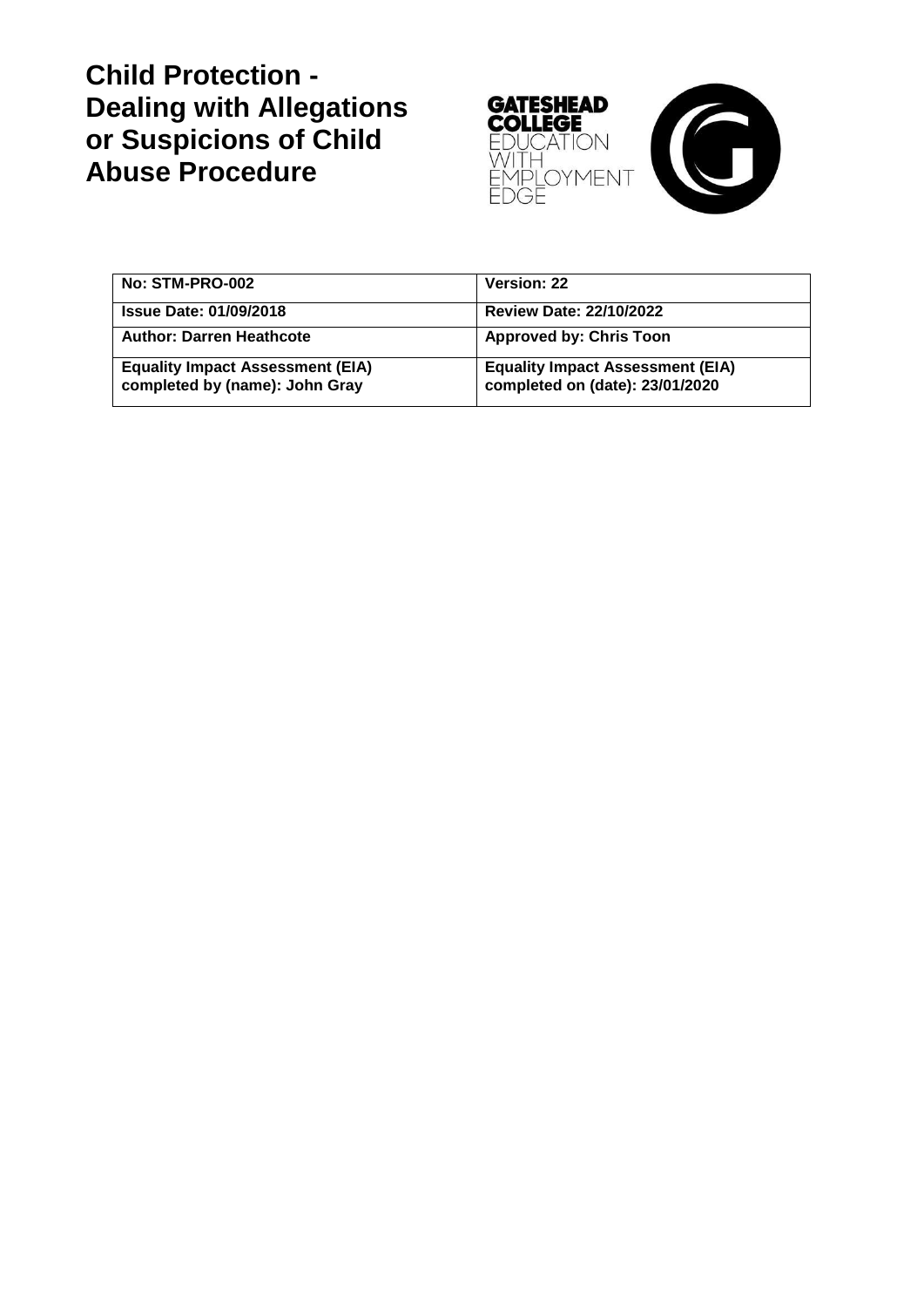| <b>Version</b><br>Level | <b>Details of Change</b>                                                                                                                                                                                                                                                                                                                                                                                                                                                                                                                                                                                                                                                                                                                                                                                                                                                                                                                                                                                                                                                                                                                                                                                                                                                                                                                | <b>Date</b> |
|-------------------------|-----------------------------------------------------------------------------------------------------------------------------------------------------------------------------------------------------------------------------------------------------------------------------------------------------------------------------------------------------------------------------------------------------------------------------------------------------------------------------------------------------------------------------------------------------------------------------------------------------------------------------------------------------------------------------------------------------------------------------------------------------------------------------------------------------------------------------------------------------------------------------------------------------------------------------------------------------------------------------------------------------------------------------------------------------------------------------------------------------------------------------------------------------------------------------------------------------------------------------------------------------------------------------------------------------------------------------------------|-------------|
| 01                      | New document                                                                                                                                                                                                                                                                                                                                                                                                                                                                                                                                                                                                                                                                                                                                                                                                                                                                                                                                                                                                                                                                                                                                                                                                                                                                                                                            | 30.03.06    |
| 02                      | Reviewed no changes                                                                                                                                                                                                                                                                                                                                                                                                                                                                                                                                                                                                                                                                                                                                                                                                                                                                                                                                                                                                                                                                                                                                                                                                                                                                                                                     | 05.07.07    |
| 02                      | Contents transferred to new template /logo                                                                                                                                                                                                                                                                                                                                                                                                                                                                                                                                                                                                                                                                                                                                                                                                                                                                                                                                                                                                                                                                                                                                                                                                                                                                                              | 19.03.08    |
| $\overline{03}$         | Reviewed and updated in line with current practices                                                                                                                                                                                                                                                                                                                                                                                                                                                                                                                                                                                                                                                                                                                                                                                                                                                                                                                                                                                                                                                                                                                                                                                                                                                                                     | 03.07.08    |
| 04                      | Reviewed - Section 6 Forced Marriages updated.<br>Appendix 1 and 2 updated to reflect Gateshead LSCBs Child<br>Protection Procedures                                                                                                                                                                                                                                                                                                                                                                                                                                                                                                                                                                                                                                                                                                                                                                                                                                                                                                                                                                                                                                                                                                                                                                                                    | 10.05.09    |
| 05                      | Reviewed and updated to reflect current practices and status                                                                                                                                                                                                                                                                                                                                                                                                                                                                                                                                                                                                                                                                                                                                                                                                                                                                                                                                                                                                                                                                                                                                                                                                                                                                            | 07.05.10    |
| $\overline{06}$         | Reviewed, no changes                                                                                                                                                                                                                                                                                                                                                                                                                                                                                                                                                                                                                                                                                                                                                                                                                                                                                                                                                                                                                                                                                                                                                                                                                                                                                                                    | 31.05.11    |
| 07                      | Reviewed and updated                                                                                                                                                                                                                                                                                                                                                                                                                                                                                                                                                                                                                                                                                                                                                                                                                                                                                                                                                                                                                                                                                                                                                                                                                                                                                                                    | 14.03.12    |
| 08                      | Reviewed and updated to reflect changes to Working Together to<br>Safeguard Children and Gateshead LSCB Procedures - March<br>2013                                                                                                                                                                                                                                                                                                                                                                                                                                                                                                                                                                                                                                                                                                                                                                                                                                                                                                                                                                                                                                                                                                                                                                                                      | 07.10.13    |
| 09                      | Reviewed - added reference to United Nations Convention on the<br>Rights of the Child. Extended definition of bullying. Extended<br>definition of Forced Marriage and added link to gov.uk Forced<br>Marriage advice leaflet. Changed staff job titles. Added further<br>detail of process following any complaint made against senior staff.<br>Updated Local Authority contact details. New incident report form<br>template.                                                                                                                                                                                                                                                                                                                                                                                                                                                                                                                                                                                                                                                                                                                                                                                                                                                                                                         | 21.11.14    |
| 10.                     | Reviewed and updated. Change to staff title, reference to Working<br>Together to Safeguard Student changed April 2015, cycle of staff<br>safeguarding training changed to an annual basis, staff<br>responsibility to report concerns.                                                                                                                                                                                                                                                                                                                                                                                                                                                                                                                                                                                                                                                                                                                                                                                                                                                                                                                                                                                                                                                                                                  | 17/12/15    |
| 11.                     | Reviewed and updated to include reference to Prevent Duty<br>Guidance: for further education institutions in England and Wales<br>(July 2015) and Keeping Children Safe in Education - (Sept 2016)<br>Added references to: Child Sexual Exploitation (CSE), Peer on<br>Peer Abuse, Female Genital Mutilation (FGM), Breast Ironing,<br>Domestic Abuse, Hidden Harm, Teenage Relationship Abuse, and<br>Radicalisation/Extremism.                                                                                                                                                                                                                                                                                                                                                                                                                                                                                                                                                                                                                                                                                                                                                                                                                                                                                                        | 15/08/16    |
| 12.                     | Reviewed - updated reference to reporting and making a record of<br>an incident, suspicion or concern, and record keeping. Updated<br>staff contact details and case recording. Added reference to<br>Intimate Care guidelines, and Restraining Students procedure.                                                                                                                                                                                                                                                                                                                                                                                                                                                                                                                                                                                                                                                                                                                                                                                                                                                                                                                                                                                                                                                                     | 01/02/17    |
| 13.                     | Referenced updates applied in February 2017 to 'Working to<br>safeguard children' - March 2015. Changed refresh of 'Designated<br>Lead Safeguarding Officer' training from 3 to 2 years for deputy<br>safeguarding managers. Slight amendment to description of what<br>bullying is taken from 'Preventing and tackling bullying Advice for<br>head teachers, staff and governing bodies' - document updated<br>July 2017 DfE. Added new web address for Gateshead Council<br>publication - Further information on the definitions of child abuse,<br>indicators of significant harm and recognising abuse. Added Tees<br>CCP web address for information relating to the difference between<br>suicide and deliberate self-harm. Added a web link to access<br>Prevent Duty Guidance. Added a web link to access NSPCC<br>description of child sexual exploitation. Added new web link to<br>access information about Breast Ironing. Added a new web link to<br>access information about FGM. Added a web link to access<br>information about Domestic Abuse and the effect this has on<br>children. Added link to electronic safeguarding referral form. Slight<br>amendment to details about making a referral. Added 7 golden<br>rules for information sharing in line with Gateshead LSCB<br>procedures. Updated contact details. |             |
| 14.                     | 1. Introduction - Updated reference to Working Together to<br>Safeguard Children - 2015 (last updated December 2020). 2.3 -<br>referenced deputy DLSO training requirements are the same as<br>the DLSO. 3. Definitions - 3.1 added reference to a child-centred<br>approach and working in the best interests of the child. 4. What is<br>Child Abuse? – added further detail describing the type of<br>additional support or 'early help' available to students. Added a list<br>or description of children who may require 'early help' – takenfrom                                                                                                                                                                                                                                                                                                                                                                                                                                                                                                                                                                                                                                                                                                                                                                                  |             |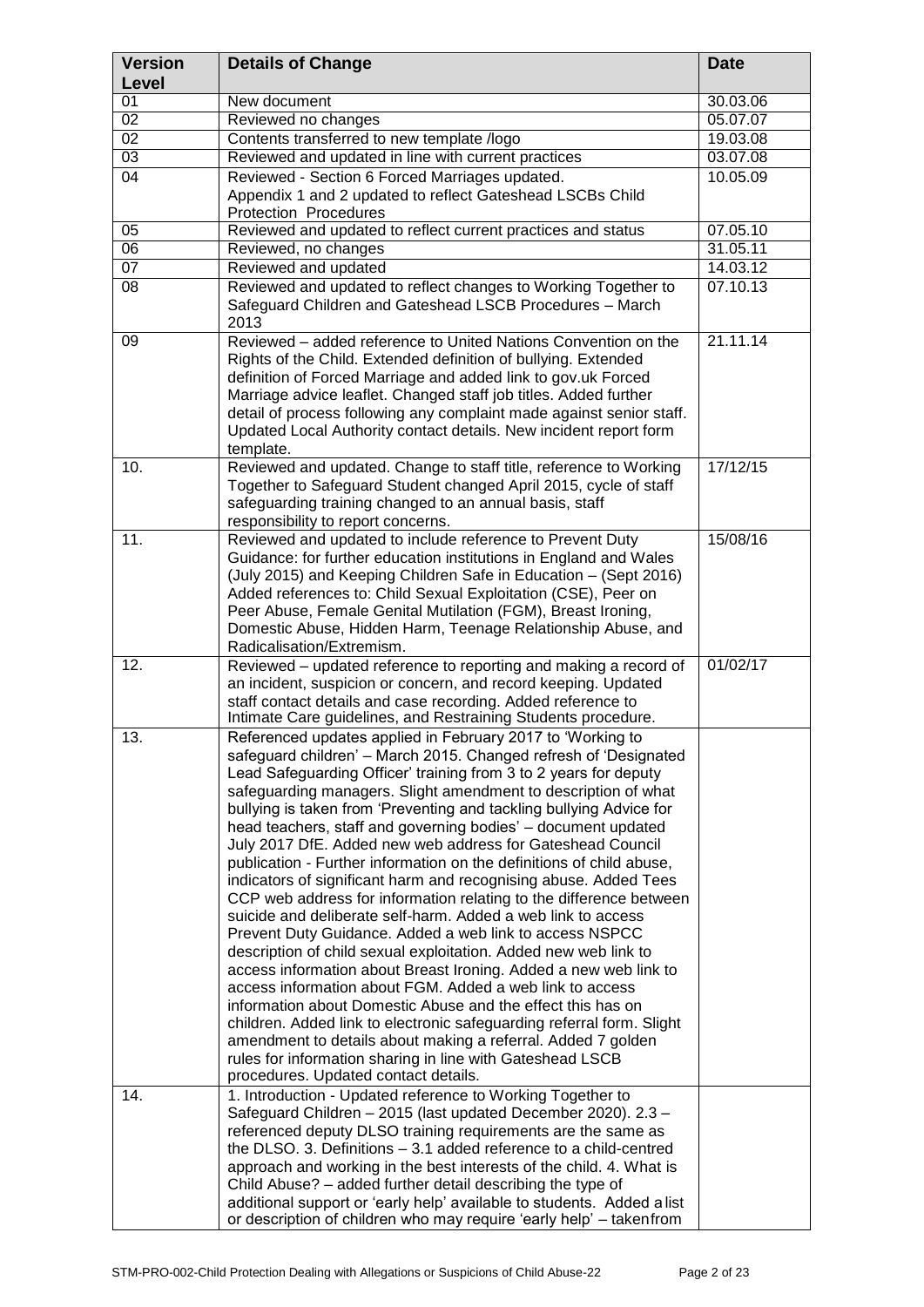|                   | KCSIE. Added contact details for Gateshead Council Early Help<br>Service. Added a paragraph regarding Children Missing from<br>Education and the referral process. $4.3 -$ Added reference to<br>geographical exploitation of children. 4.8 - Added description of<br>sexual violence and sexual harassment. Added description of<br>consent. 4.9 - added further details about so-called 'Honour-based'<br>violence. 5.2 - staff are now asked to comment on any local<br>knowledge which may impact on the safeguarding arrangements<br>for the student. 6 – change of title from Nominated Safeguarding<br>Officer to Designated Safeguarding Lead. |            |
|-------------------|--------------------------------------------------------------------------------------------------------------------------------------------------------------------------------------------------------------------------------------------------------------------------------------------------------------------------------------------------------------------------------------------------------------------------------------------------------------------------------------------------------------------------------------------------------------------------------------------------------------------------------------------------------|------------|
| $\overline{15}$ . | 4.1 Updated web link to Gateshead Council indicators of abuse.<br>4.2 Updated reference to Keeping Children Safe in Education -<br>September 2019. Updated early help indicators. Section 10 -<br>updated links to Information Sharing. Section 13 - updated links to<br>LSCB Policies, procedures and guidance. Updated Safeguarding<br>referral form to the newest version.                                                                                                                                                                                                                                                                          |            |
| 16.               | Added details of escalation in respect of a staff concern that child<br>safeguarding is not being addressed correctly within the college or<br>by other agencies.                                                                                                                                                                                                                                                                                                                                                                                                                                                                                      | 26.11.19   |
| 17.               | Updated reference to Children Missing Education. Gateshead<br>Local Safeguarding Board changed name to Gateshead<br>Safeguarding Children Board. Reference to Designated Lead<br>Safeguarding Officer changed to Designated Safeguarding Lead<br>Officer (DLSO). Removed section 2.4 as information is repeated in<br>2.3. 4.1 Added link to Keeping Children Safe in Education (2019)<br>4.13 added reference to Prevent Duty guidance: for further<br>education institutions in England and Wales update April 2019. 13<br>Updated reference to Working together to safeguard children 2015<br>- last update December 2020.                          | 14.01.20   |
| 18.               | Reviewed and amended                                                                                                                                                                                                                                                                                                                                                                                                                                                                                                                                                                                                                                   | 27.11.2019 |
| 19                | Reviewed and amended                                                                                                                                                                                                                                                                                                                                                                                                                                                                                                                                                                                                                                   | 23.01.2020 |
| 20                | Reviewed no changes                                                                                                                                                                                                                                                                                                                                                                                                                                                                                                                                                                                                                                    | 15.07.2020 |
| 21                | Reviewed and amended                                                                                                                                                                                                                                                                                                                                                                                                                                                                                                                                                                                                                                   | 10.10.2020 |
| 22                | Author updated<br>Reference to addendum removed<br>Change in DLSO                                                                                                                                                                                                                                                                                                                                                                                                                                                                                                                                                                                      | 22.10.2021 |

## **Key search words for this document**

Child Protection Allegations Suspicions abuse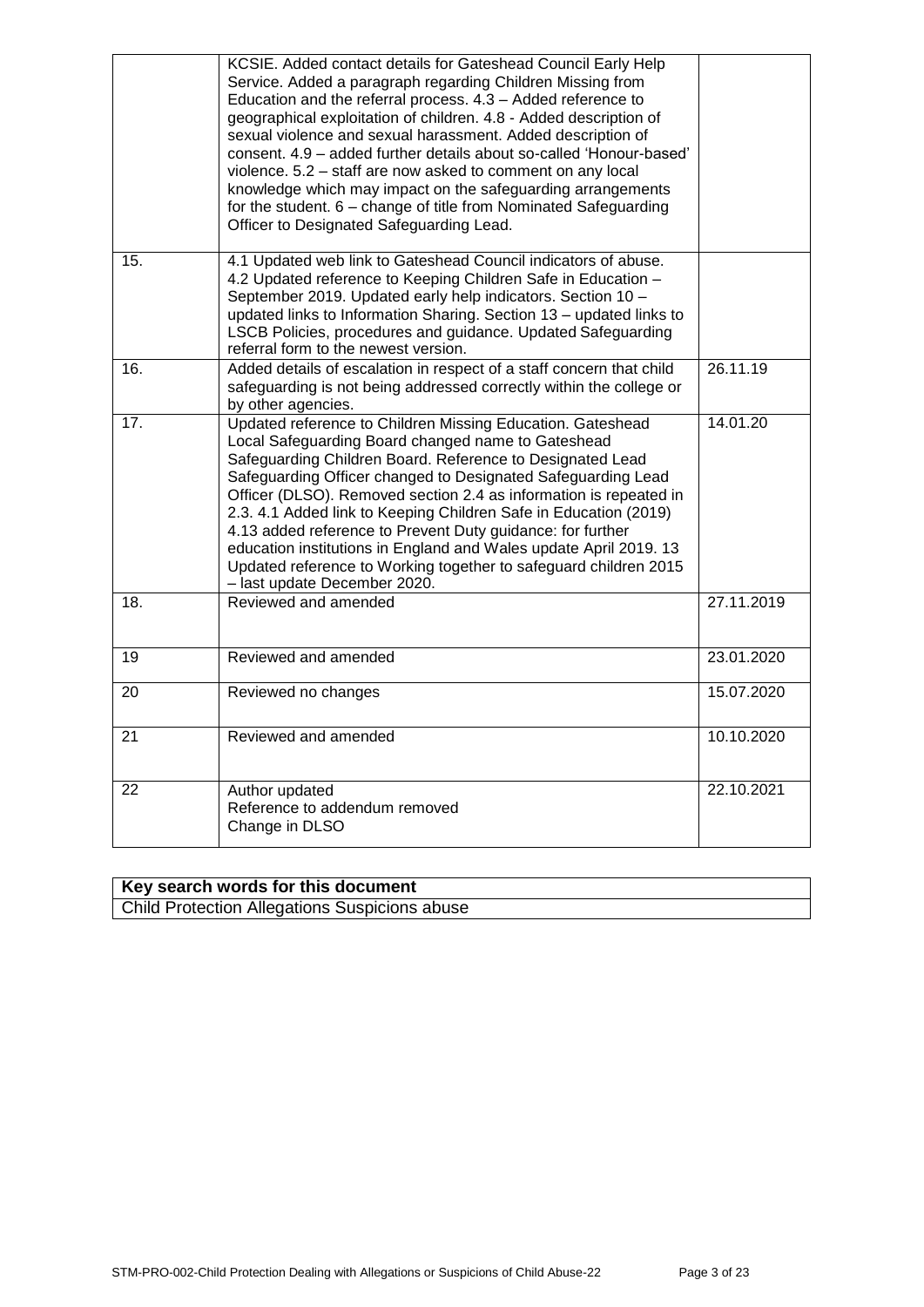#### **1. Aims and Objectives 1. Introduction**

1.1 Section 175 of the Education Act 2002 requires governing bodies of further education institutions to exercise their functions with a view to safeguarding and promoting the welfare of children who are students under 18 years of age attending further education institutions. In order to fulfil their duties under sections 157 and 175 of the Education Act 2002, all education settings to whom the duty applies should have in place the arrangements set out in Working Together to Safeguard Children – March 2015 (last updated December 2020), Chapter 2: paragraph 4.

- 1.2 The Children Act 1989 defines a child as a person under the age of 18.
- 1.3 The Protection of Freedoms Act 2012, which changed the definition of Regulated Activity including who is eligible for a barred list check.
- 1.4 This document provides the procedure to follow in every case of an allegation, suspicion or concern of child abuse.
- 1.5 This document will be reviewed on an annual basis, to ensure that the procedures are in keeping with those of Gateshead Safeguarding Children Board. For cases where there is a concern about a child living outside of Gateshead, contact should be made with Children's Social Care team in the relevant Local Authority.

## **Scope**

All young people under the age of 18 years of age who undertake employment, work placement, training or education directly or indirectly with Gateshead College. The procedure would also apply to a concern about any child brought to the attention of College staff or volunteers.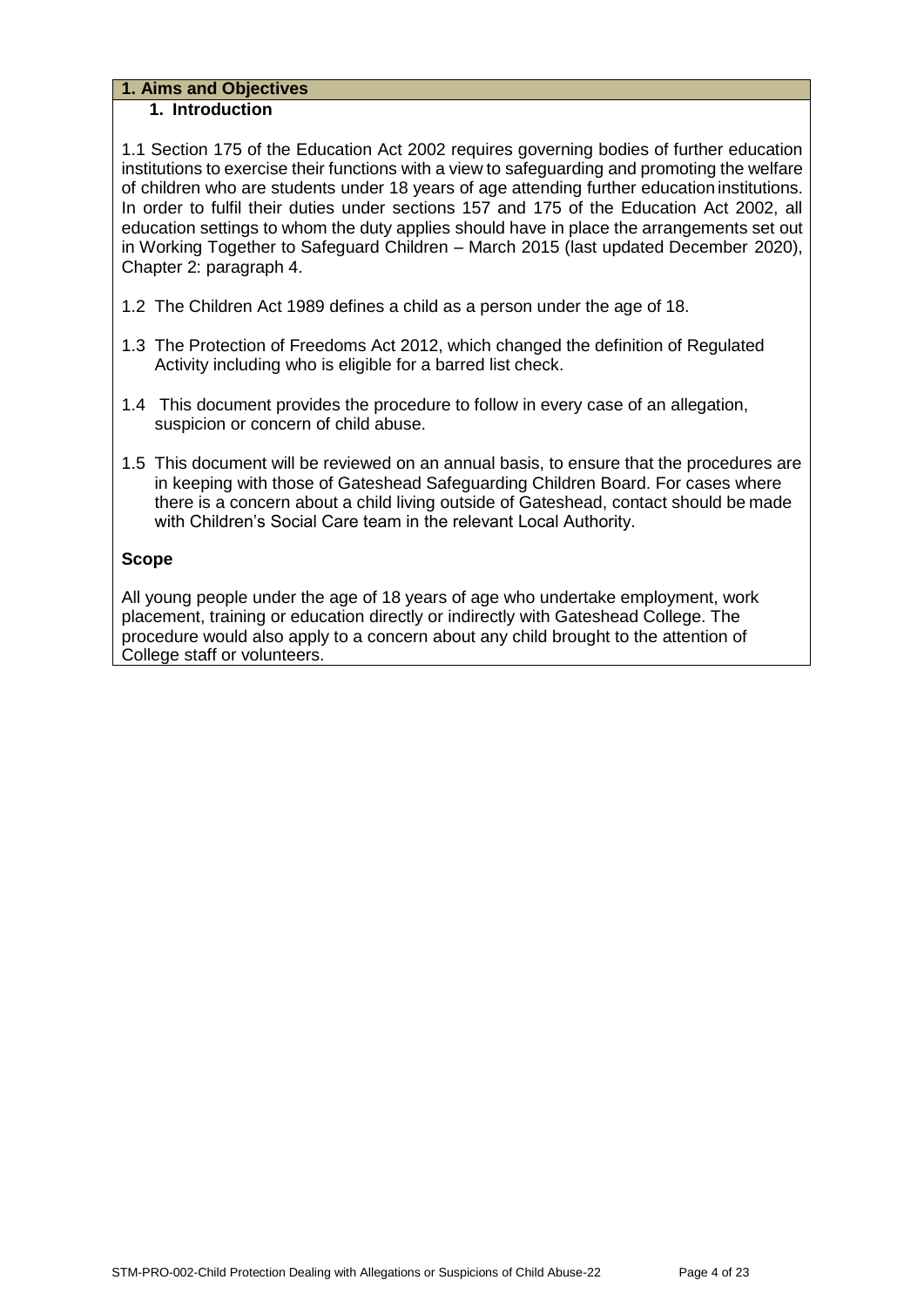## **2.Training**

2.1 The College acknowledges that for the procedure to be effective it is important that staff receive adequate training. Safeguarding and child protection training is a mandatory element of the College staff induction and refresher training must be undertaken on an annual basis.

2.2 Volunteers who work with children are also to be made aware of the College's arrangements for safeguarding and child protection, together with theirresponsibilities. Please refer to 'Using Volunteers Guidance Notes' in document management.

2.3 The DLSO (Designated Lead Safeguarding Officer) and deputies will undertake training in inter-agency working that is provided by or to standards agreed by, the Gateshead Safeguarding Children Board and refresher training at two yearly intervals to keep his/her knowledge and skills up to date.

## **3. Definitions**

3.1 Safeguarding children – the action we take to promote the welfare of children and protect them from harm is everyone's responsibility. Everyone who comes into contact with children and families has a role to play. In order to fulfil this responsibility effectively, all professionals should make sure their approach is **child-centred**. This means that they should consider, at all times, what is in the **best interests of the child**. In this document, a child is defined as anyone who has not yet reached their  $18<sup>th</sup>$  birthday. 'Children' therefore means 'children and young people' throughout.

3.2 Safeguarding and promoting the welfare of children is defined by Working Together to Safeguard Children (updated December 2020) as:

- protecting children from maltreatment;
- preventing impairment of children's health or development
- ensuring that children grow up in circumstances consistent with the provision of safe and effective care
- taking action to enable all children to have the best outcomes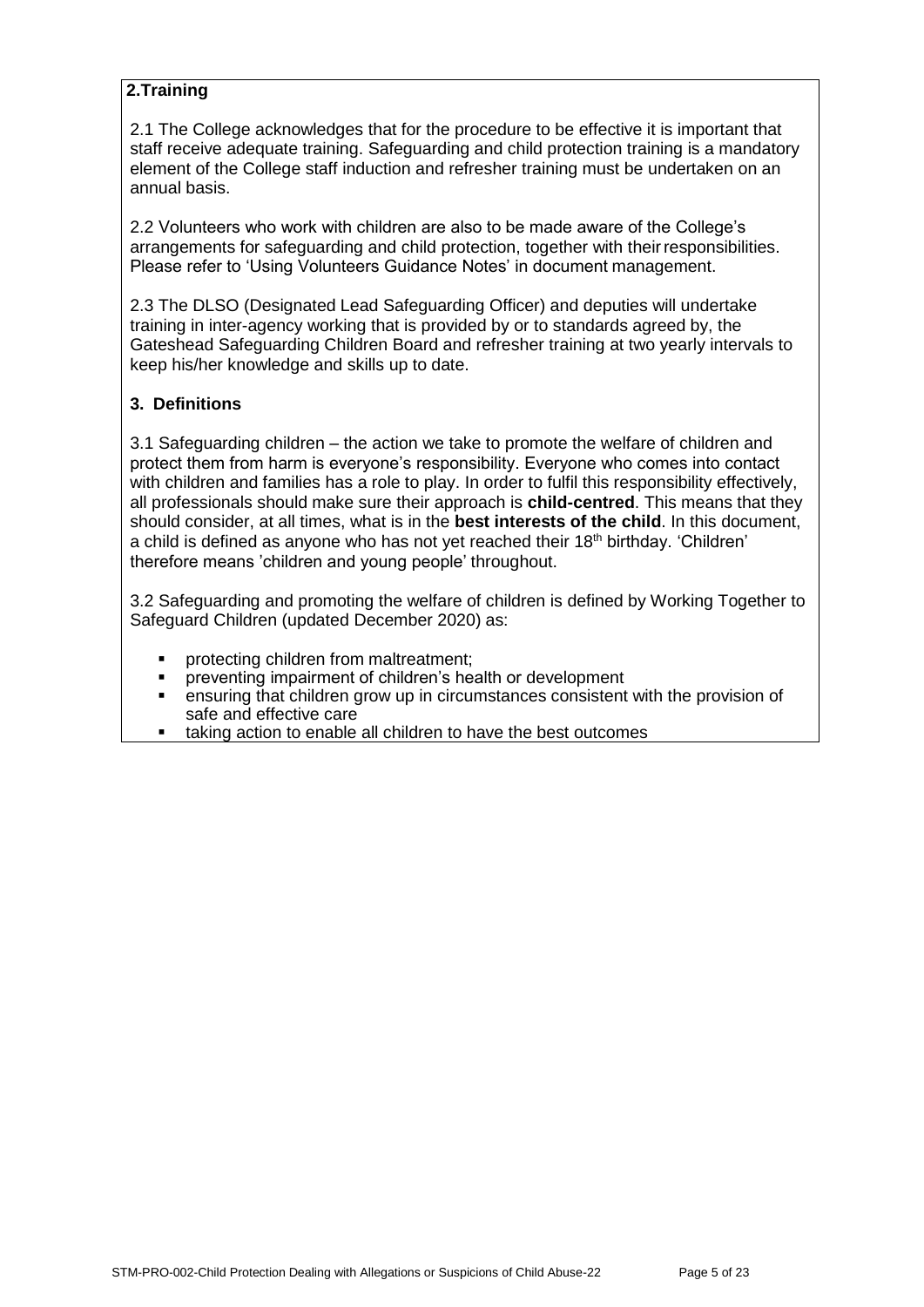3.3 **Child protection** is part of safeguarding and promoting welfare. Child protection refers to the activity undertaken to protect a child who is suffering or at risk of suffering significant harm.

Under section 31(9) of the Children Act 1989, as amended by the Adoption and Children Act 2002: **Harm** means ill-treatment or the impairment of health or development, including for example impairment suffered from seeing or hearing the ill-treatment of another; **Development** means physical, intellectual, emotional, social or behavioural development; **Health** means physical or mental health; and **ill-treatment** includes sexual abuse and forms of ill-treatment that are not physical.

3.4 The Equality Act 2010 which puts a responsibility on public authorities to have due regard to the need to eliminate discrimination and promote equality of opportunity. This applies to the process of identification of need and risk faced by the individual child and the process of assessment. No child or group of children must be treated any less favourably than others in being able to access effective services which meet their particular needs and; and the United Nations Convention on the Rights of the Child (UNCRC). This is an international agreement that protects the rights of children and provides a child-centred framework for the development of services to children. The UK Government ratified the UNCRC in 1991 and, by doing so, recognises children's rights to expression and receiving information.

## **4. What is Child Abuse?**

**4.1** Keeping Children Safe in Education (updated September 2021) provides the following definitions of abuse:

**Abuse:** a form of maltreatment of a child. Somebody may abuse or neglect a child by inflicting harm or by failing to act to prevent harm. Children may be abused in a family or in an institutional or community setting by those known to them or, more rarely, by others. Abuse can take place wholly online, or technology may be used to facilitate offline abuse. Children may be abused by an adult or adults or by another child or children.

**Physical abuse:** a form of abuse which may involve hitting, shaking, throwing, poisoning, burning or scalding, drowning, suffocating or otherwise causing physical harm to a child. Physical harm may also be caused when a parent or carer fabricates the symptoms of, or deliberately induces, illness in a child.

**Emotional abuse:** the persistent emotional maltreatment of a child such as to cause severe and adverse effects on the child's emotional development. It may involve conveying to a child that they are worthless or unloved, inadequate, or valued only insofar as they meet the needs of another person. It may include not giving the child opportunities to express their views, deliberately silencing them or 'making fun' of what they say or how they communicate. It may feature age or developmentally inappropriate expectations being imposed on children. These may include interactions that are beyond a child's developmental capability as well as overprotection and limitation of exploration and learning, or preventing the child from participating in normal social interaction. It may involve seeing or hearing the ill-treatment of another. It may involve serious bullying (including cyberbullying), causing children frequently to feel frightened or in danger, or the exploitation or corruption of children. Some level of emotional abuse is involved in all types of maltreatment of a child, although it may occur alone.

**Sexual abuse:** involves forcing or enticing a child or young person to take part in sexual activities, not necessarily involving a high level of violence, whether or not the child is aware of what is happening. The activities may involve physical contact, including assault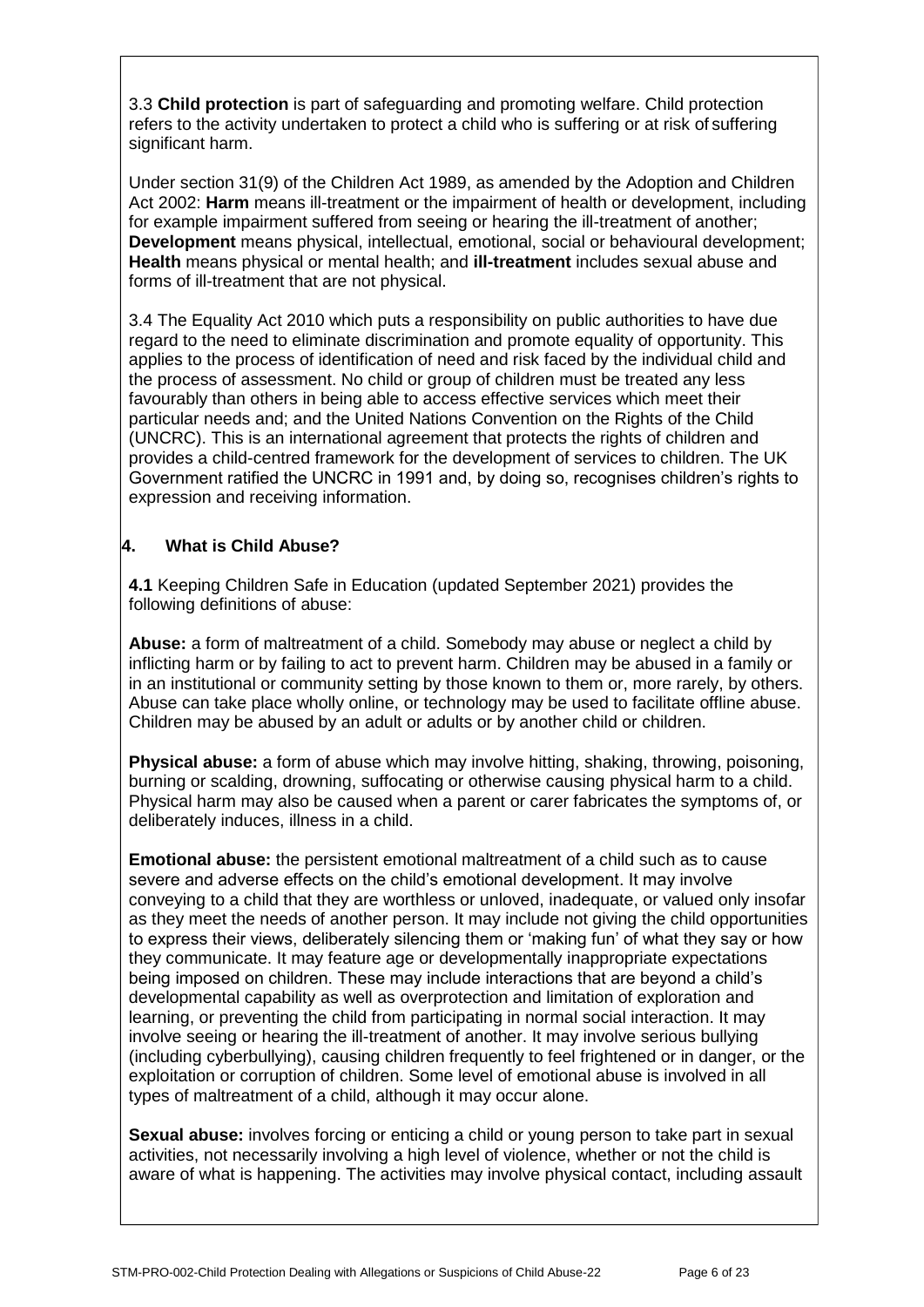by penetration (for example rape or oral sex) or non-penetrative acts such as masturbation, kissing, rubbing and touching outside of clothing. They may also include non-contact activities, such as involving children in looking at, or in the production of, sexual images, watching sexual activities, encouraging children to behave in sexually inappropriate ways, or grooming a child in preparation for abuse. Sexual abuse can take place online, and technology can be used to facilitate offline abuse. Sexual abuse is not solely perpetrated by adult males. Women can also commit acts of sexual abuse, as can other children. The sexual abuse of children by other children is a specific safeguarding issue in education.

**Neglect:** the persistent failure to meet a child's basic physical and/or psychological needs, likely to result in the serious impairment of the child's health or development. Neglect may occur during pregnancy, for example, as a result of maternal substance abuse. Once a child is born, neglect may involve a parent or carer failing to: provide adequate food, clothing and shelter (including exclusion from home or abandonment); protect a child from physical and emotional harm or danger; ensure adequate supervision (including the use of inadequate care-givers); or ensure access to appropriate medical care or treatment. It may also include neglect of, or unresponsiveness to, a child's basic emotional needs.

Keeping Children Safe in Education (2021) can be accessed by using this link: [Keeping](https://www.gov.uk/government/publications/keeping-children-safe-in-education--2) [children safe in education -](https://www.gov.uk/government/publications/keeping-children-safe-in-education--2) GOV.UK

Further information on the definitions of child abuse, indicators of significant harm and recognising abuse can be accessed at [https://www.gatesheadsafeguarding.org.uk/article/9185/LSCB-Policies-procedures-and](https://www.gatesheadsafeguarding.org.uk/article/9185/LSCB-Policies-procedures-and-guidance)[guidance](https://www.gatesheadsafeguarding.org.uk/article/9185/LSCB-Policies-procedures-and-guidance)

## **4.2 Early Help**

Gateshead College has in place a range of support that can be offered to a child to ensure that they can be kept safe and can achieve their full potential. This type of support is sometimes called 'early help' or 'additional support' and is designed to ensure emerging potential risks to being safe and achieving their potential can be tackled and prevented from getting worse. While all children may need additional support at some time or other, the recently updated Keeping Children Safe In Education – September 2019 sets out clearly that there are some children more vulnerable than others who are most likely to need this type of . It states:

"Any child may benefit from early help, but all school and college staff should be particularly alert to the potential need for early help for a child who: • is disabled and has specific additional needs;

• has special educational needs (whether or not they have a statutory Education, Health and Care Plan);

• is a young carer;

• is showing signs of being drawn in to anti-social or criminal behaviour, including gang involvement and association with organised crime groups:

- is frequently missing/goes missing from care or from home;
- is at risk of modern slavery, trafficking or exploitation;
- is at risk of being radicalised or exploited;
- is in a family circumstance presenting challenges for the child, such as drug and alcohol misuse, adult mental health issues and domestic abuse;
- is misusing drugs or alcohol themselves;
- has returned home to their family from care; and
- is a privately fostered child".

Staff who have concerns about a child, must share this information with the DLSO. The DLSO will then consider if a referral will be made to the child's home local authority.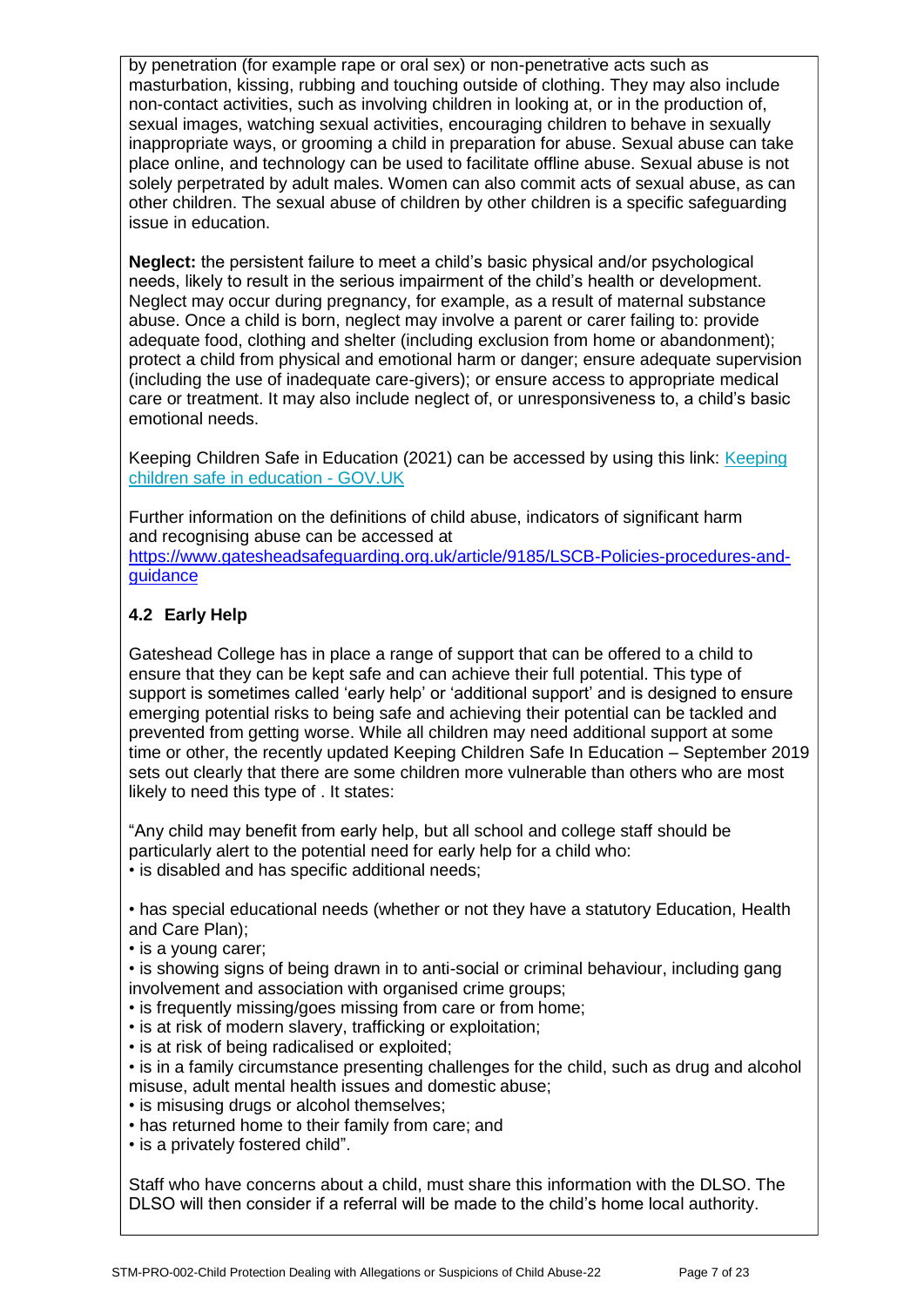The Gateshead Council Early Help Service are contacted by telephone helpline between 9.am to 5.pm (Monday to Thursday) and 9.am to 4.30pm (Friday) on 0191 4333319 or 0191 433 5019.

All staff in education must read Part 1 and Annexe A of Keeping Children Safe in Education 2019. While we may not teach or support children with any of the risks described above, they affect a significant number of children nationally and we must be aware of our role in identifying concerns, sharing information and supporting children affected by them.

## **4.3 Children missing from education**

A child going missing from education is a potential indicator of abuse or neglect. College staff members must follow the Gateshead Council Local Authority procedure (or other Local Authority procedure depending on the student's home location). In the event of it becoming known by College staff that a student 16-17 years old has left the Gateshead or other home area and their whereabouts are unknown. The College should complete the following checks before advising the local authority that a child is potentially missing:

- Telephone calls to all contacts on the child's details
- Home visit(s) by College staff
- Speak to friends and/or known relatives at the college or at any other school if siblings
- Speak to college staff
- Ask neighbours living in the same area (during a home visit)
- Talk to professionals who may be working with the family

After the above checks have been completed and if College has not been notified that a student is seeking a college place elsewhere a 'Children Missing Education' (CME referral form) will be completed by the DLSO or a deputy (this form may be called something else in other local authorities) after the checks above have been undertaken.

All staff should be aware that children going missing, particularly repeatedly, can act as a vital warning sign of a range of safeguarding possibilities. This may include abuse and neglect, which may include sexual abuse or exploitation and child criminal exploitation. It may indicate mental health problems, risk of substance abuse, risk of travelling to conflict zones, risk of female genital mutilation or risk of forced marriage. Early intervention is necessary to identify the existence of any underlying safeguarding risk and to help prevent the risks of a child going missing in future. If there is a known risk or suspicion of child protection/sexual exploitation, children's services must be informed immediately and highlight actions taken on the referral form.

Information that comes to the attention of staff about students at risk must be shared with the DLSO or a deputy and staff must complete a College Safeguarding e-referral form. The DLSO may ask the Retention and Achievement Team to look into attendance patterns and any recent communications, speak to relatives or friends, or speak to other college staff.

Criminal exploitation of children is a geographically widespread form of harm that is a typical feature of county lines criminal activity: drug networks or gangs groom and exploit children and young people to carry drugs and money from urban areas to suburban and rural areas, market and seaside towns. Key to identifying potential involvement in county lines are missing episodes, when the victim may have been trafficked for the purpose of transporting drugs. Should staff be in anyway concerned they must inform the DLSO, who will speak to the home local authority and a referral to the National Referral Mechanism should be considered. Like other forms of abuse and exploitation, county lines exploitation:

- can affect any child or young person (male or female) under the age of 18 years;
- can affect any vulnerable adult over the age of 18 years;
- can still be exploitation even if the activity appears consensual;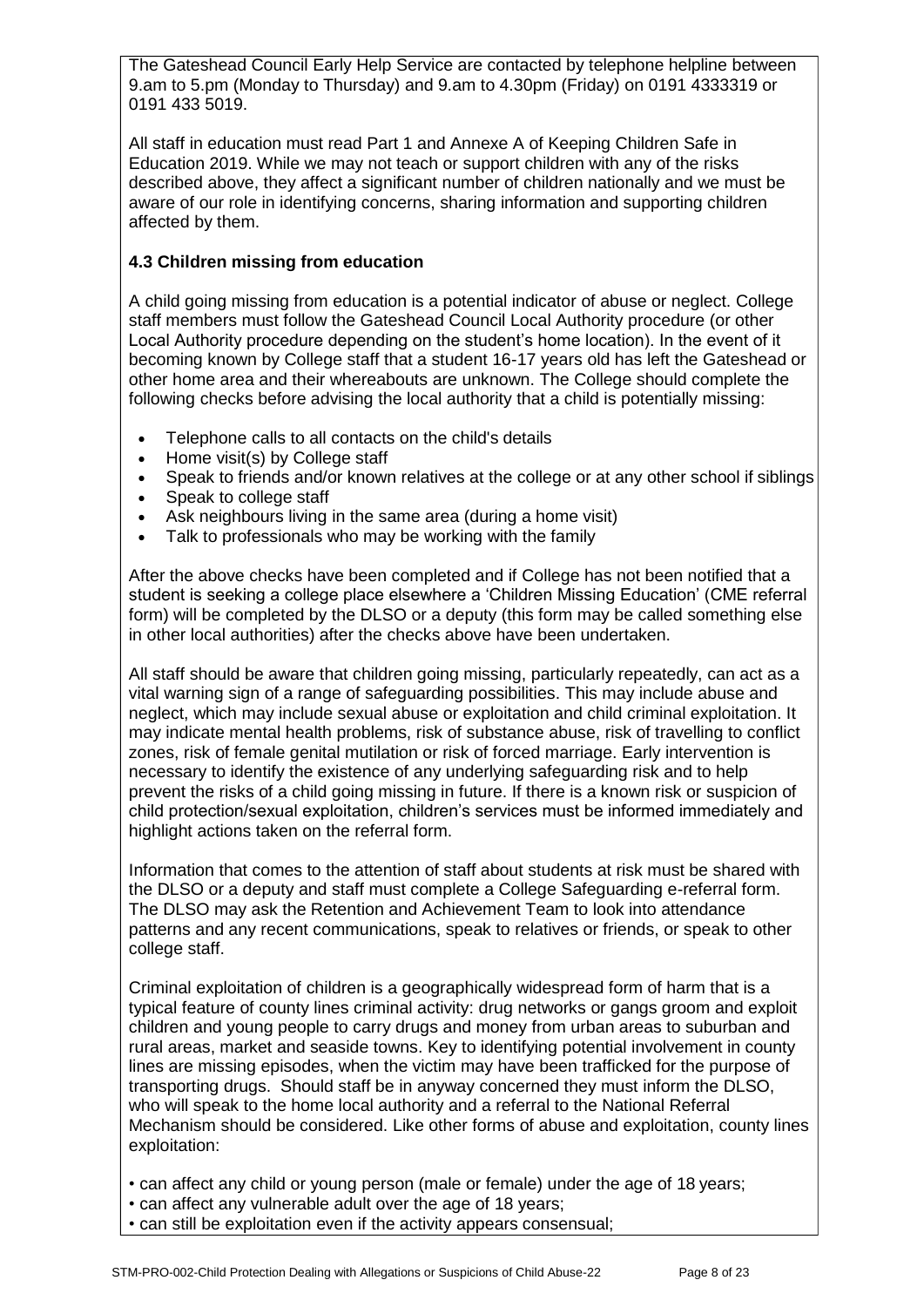• can involve force and/or enticement-based methods of compliance and is often accompanied by violence or threats of violence;

• can be perpetrated by individuals or groups, males or females, and young people or adults; and is typified by some form of power imbalance in favour of those perpetrating the exploitation. Whilst age may be the most obvious, this power imbalance can also be due to a range of other factors including gender, cognitive ability, physical strength, status, and access to economic or other resources.

## **4.4 Bullying**

Bullying is defined as 'Bullying is behaviour by an individual or group, repeated over time, that intentionally hurts another individual or group either physically or emotionally. Bullying can take many forms (for instance, cyber-bullying via text messages, social media or gaming, which can include the use of images and video) and is often motivated by prejudice against particular groups, for example on grounds of race, religion, gender, sexual orientation, special educational needs or disabilities, or because a child is adopted, in care or has caring responsibilities. It might be motivated by actual differences between children, or perceived differences' - Preventing and tackling bullying advice for head teachers, staff and governing bodies. DfE – July 2017.

The student harassment/bullying and disciplinary procedures are available for dealing with incidents of bullying, including cyberbullying.

However, bullying should be addressed as a child protection concern when there is reasonable cause to suspect that a child is suffering, or is likely to suffer, significant harm. Where this is the case, the matter should be reported to the Head of Student Services for referral to Gateshead Children's Social Care. If the young person lives outside of Gateshead, the relevant Children's Social Care team will be contacted for that area.

#### **4.5 Deliberate Self-Harm and Suicide**

Any child or young person who self-harms or expressed thoughts about this or about suicide has to be taken seriously and appropriate help and intervention offered at this point. There should be immediate referral to the Student Health and Wellbeing Coordinator – [helen.keene@gateshead.ac.uk S](mailto:helen.keene@gateshead.ac.uk)tudent Services office, Baltic Campus, College landline 0191 490 2339 so that appropriate intervention can be actioned.

Definitions of self-harm Mental Health Foundation (2003)

- Deliberate self-harm without suicidal intent, resulting in non-fatal injury
- **E** Attempted suicide is self-harm with intent to take life, resulting in non-fatal injury
- Suicide is self-harm, resulting in death

Deliberate self-harm - definitions vary but includes for example: cutting behaviours; other forms of self-harm, such as burning, scalding, banging, hair pulling, scratching; selfpoisoning; not looking after their needs properly emotionally or physically; eating distress (anorexia and bulimia); addiction (for example, to alcohol or drugs); staying in an abusive relationship; taking risks to easily.

The difference between suicide and deliberate self-harm is not always so clear. For example, deliberate self-harm is a common precursor to suicide, also children and young people who deliberately self-harm may kill themselves by accident.

*The document "Deliberate Self-Harm and Suicide: Safeguarding Children and Young People"* North East England Regional Inter-Agency Procedures 2005 provides further information.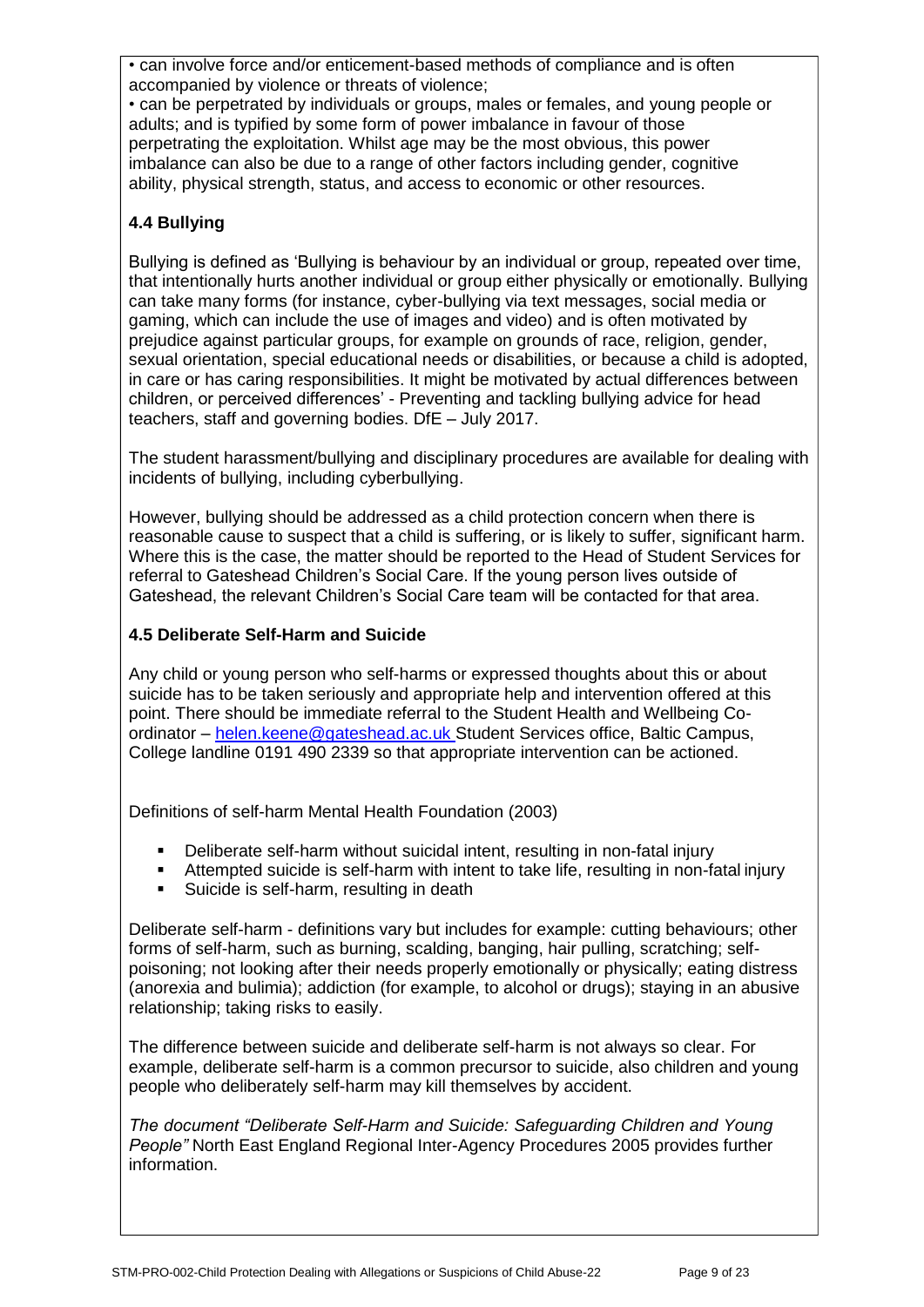## **4.6 Child Sexual Exploitation**

Involves exploitative situations, contexts and relationships where young people receive "something" (food, accommodation, drugs, alcohol, cigarettes, affection, gifts, money) as a result of performing sexual activities and/ or another performing sexual activities on them. Can occur through use of technology without the child's immediate recognition e.g. persuasion to post sexual images on the internet/mobile with no immediate payment or gain. Those exploiting the child/young person have power over them by age, intellect, physical strength and/or economic or other resources. Violence, coercion and intimidation are common. It is unlikely that concerns about possible sexual exploration are as a result of a one off incident.

[https://www.nspcc.org.uk/preventing-abuse/child-abuse-and-neglect/child-sexual](https://www.nspcc.org.uk/preventing-abuse/child-abuse-and-neglect/child-sexual-exploitation/)[exploitation/](https://www.nspcc.org.uk/preventing-abuse/child-abuse-and-neglect/child-sexual-exploitation/)

## **4.7 Peer on Peer Abuse**

Staff should recognise that children/young people are capable of abusing their peers. The College will take any concerns of this nature very seriously and concerns should be raised in the same way as any other concerns, directly to the Safeguarding Team. Peer on peer abuse can take the form of bullying (including cyber-bullying) sexting and any other form of sexual or physical abuse. Gender based issues can also occur for example girls being sexually touched/assaulted or boys being subject to initiation/hazing type violence.

#### **4.8 Sexual violence and sexual harassment between children in colleges**

#### **Context**

Sexual violence and sexual harassment can occur between two children of any age and sex. It can also occur through a group of children sexually assaulting or sexually harassing a single child or group of children.

Children who are victims of sexual violence and sexual harassment will likely find the experience stressful and distressing. This will, in all likelihood, adversely affect their educational attainment. Sexual violence and sexual harassment exist on a continuum and may overlap, they can occur online and offline (both physical and verbal) and are never acceptable. It is important that all victims are taken seriously and offered appropriate support. Staff should be aware that some groups are potentially more at risk. Evidence shows girls, children with SEND and LGBT children are at greater risk.

Staff should be aware of the importance of:

• making clear that sexual violence and sexual harassment is not acceptable, will never be tolerated and is not an inevitable part of growing up;

• not tolerating or dismissing sexual violence or sexual harassment as "banter", "part of growing up", "just having a laugh" or "boys being boys"; and

• challenging behaviours (potentially criminal in nature), such as grabbing bottoms, breasts and genitalia, flicking bras and lifting up skirts. Dismissing or tolerating such behaviours risks normalising them.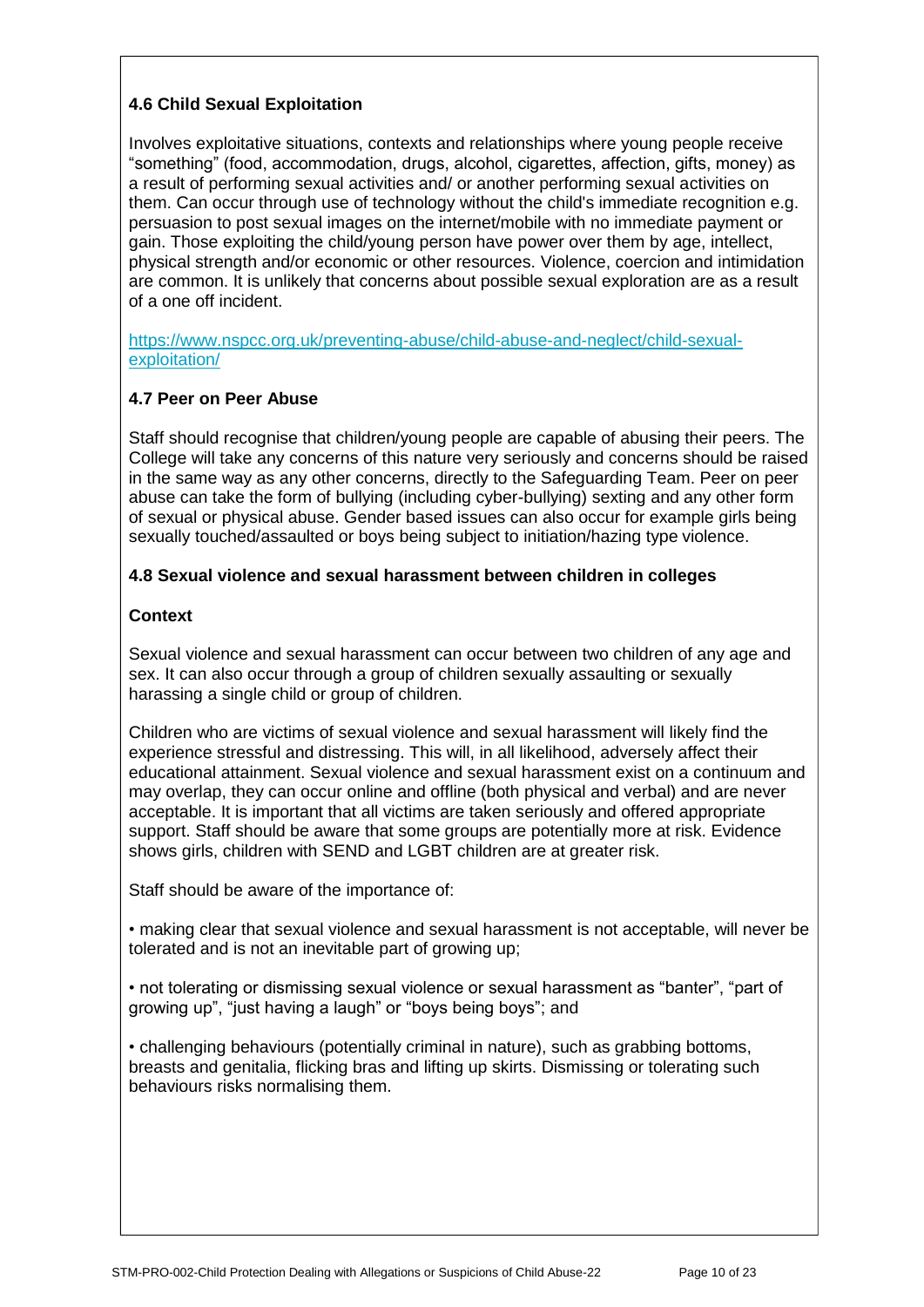## **What is Sexual violence and sexual harassment?**

#### **Sexual violence**

It is important that college staff are aware of sexual violence and the fact children can, and sometimes do, abuse their peers in this way. When referring to sexual violence we are referring to sexual offences under the Sexual Offences Act 2003 as described below:

**Rape**: A person (A) commits an offence of rape if: he intentionally penetrates the vagina, anus or mouth of another person (B) with his penis, B does not consent to the penetration and A does not reasonably believe that B consents.

**Assault by Penetration**: A person (A) commits an offence if: s/he intentionally penetrates the vagina or anus of another person (B) with a part of her/his body or anything else, the penetration is sexual, B does not consent to the penetration and A does not reasonably believe that B consents.

**Sexual Assault**: A person (A) commits an offence of sexual assault if: s/he intentionally touches another person (B), the touching is sexual, B does not consent to the touching and A does not reasonably believe that B consents.

#### **What is consent?**

Consent is about having the freedom and capacity to choose. Consent to sexual activity may be given to one sort of sexual activity but not another, e.g.to vaginal but not anal sex or penetration with conditions, such as wearing a condom. Consent can be withdrawn at any time during sexual activity and each time activity occurs. Someone consents to vaginal, anal or oral penetration only if s/he agrees by choice to that penetration and has the freedom and capacity to make that choice.

#### **Sexual harassment**

When referring to sexual harassment we mean 'unwanted conduct of a sexual nature' that can occur online and offline. When we reference sexual harassment, we do so in the context of child on child sexual harassment. Sexual harassment is likely to: violate a child's dignity, and/or make them feel intimidated, degraded or humiliated and/or create a hostile, offensive or sexualised environment.

Whilst not intended to be an exhaustive list, sexual harassment can include:

• sexual comments, such as: telling sexual stories, making lewd comments, making sexual remarks about clothes and appearance and calling someone sexualised names;

• sexual "jokes" or taunting;

• physical behaviour, such as: deliberately brushing against someone, interfering with someone's clothes (schools and colleges should be considering when any of this crosses a line into sexual violence - it is important to talk to and consider the experience of the victim) and displaying pictures, photos or drawings of a sexual nature; and • online sexual harassment. This may be standalone, or part of a wider pattern of sexual harassment and/or sexual violence. It may include:

- non-consensual sharing of sexual images and videos;
- sexualised online bullying;
- unwanted sexual comments and messages, including, on social media; and
- sexual exploitation; coercion and threats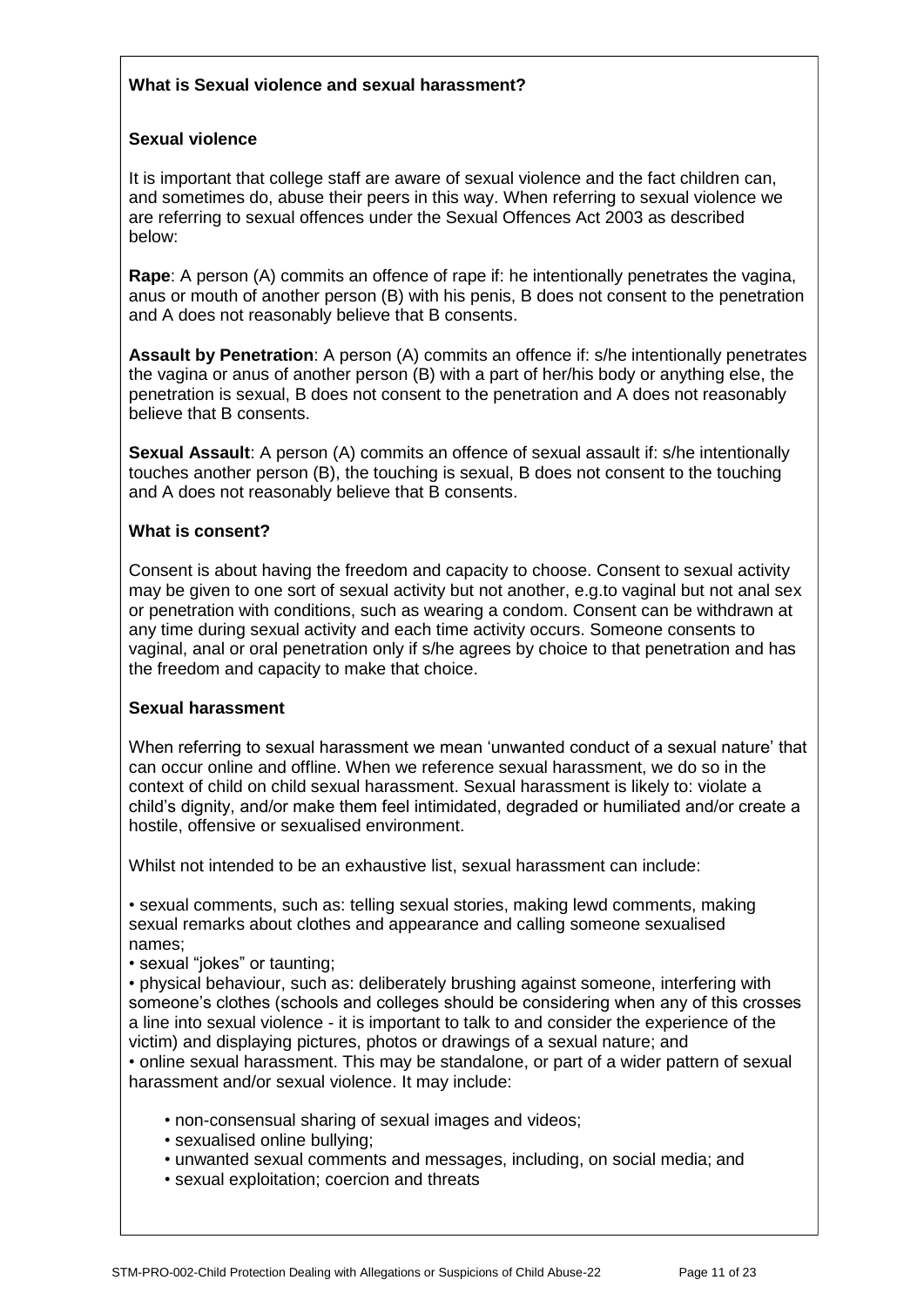#### **The response to a report of sexual violence or sexual harassment**

The initial response to a report from a child is important. It is essential that all victims are reassured that they are being taken seriously and that they will be supported and kept safe. A victim should never be given the impression that they are creating a problem by reporting sexual violence or sexual harassment. Nor should a victim ever be made to feel ashamed for making a report. College staff must immediately make contact with the DLSO or a deputy to share information and safeguard the learner. So-called 'honourbased' violence (HBV) encompasses incidents or crimes which have been committed to protect or defend the honour of the family and/or the community, including female genital mutilation (FGM), forced marriage, and practices such as breast ironing. Abuse committed in the context of preserving "honour" often involves a wider network of family or community pressure and can include multiple perpetrators. It is important to be aware of this dynamic and additional risk factors when deciding what form of safeguarding action to take. All forms of HBV are abuse (regardless of the motivation) and should be handled and escalated as such. Professionals in all agencies, and individuals and groups in relevant communities, need to be alert to the possibility of a child being at risk of HBV, or already having suffered HBV.

## **4.9 'Honour-based' violence**

So-called 'honour-based' violence (HBV) encompasses incidents or crimes which have been committed to protect or defend the honour of the family and/or the community, including female genital mutilation (FGM), forced marriage, and practices such as breast ironing. Abuse committed in the context of preserving "honour" often involves a wider network of family or community pressure and can include multiple perpetrators. It is important to be aware of this dynamic and additional risk factors when deciding what form of safeguarding action to take. All forms of HBV are abuse (regardless of the motivation) and should be handled and escalated as such. Staff need to be alert to the possibility of a child being at risk of HBV, or already having suffered HBV.

## **Female Genital Mutilation (FGM)**

Female Genital Mutilation (FGM) is an unacceptable form of abuse and violence against girls and women; it is known as female circumcision, cutting or sunna and is illegal in the UK. FGM is practised in at least 28 African countries as well as countries in Middle East and Asia.

Research in the UK has identified three key communities, Somalis, Kenyans and Nigerians. These groups have both a higher prevalence of FGM and a significant UK Population. The practice tends to occur in areas of high populations of FGM practising communities. Professionals need to be alert to the possibility of a girl being at risk of FGM, or already having suffering FGM. The practice is usually carried out on girls between infancy and 15 years. It's also illegal to take abroad a British national or permanent resident for FGM, or to help someone trying to do this. Keeping Children Safe in Education, 'If a **teacher**, in the course of their work in the profession, discovers that an act of Female Genital Mutilation appears to have been carried out on a girl under the age of 18 the **teacher** must report this to the police'. In college this can be done with the support of the Safeguarding Team.

https:/[/www.nspcc.org.uk/preventing-abuse/child-abuse-and-neglect/female-genital](http://www.nspcc.org.uk/preventing-abuse/child-abuse-and-neglect/female-genital-)mutilation-fgm/

## **Breast Ironing**

In the procedure, hot objects, including stones and hammers, are used to pound and beat girls' breasts to stop them growing, in the belief it makes them less desirable to men and discourages premarital pregnancy. Breast ironing originated in [Cameroon,](http://europe.newsweek.com/search?q=Cameroon&op=Search) where it affects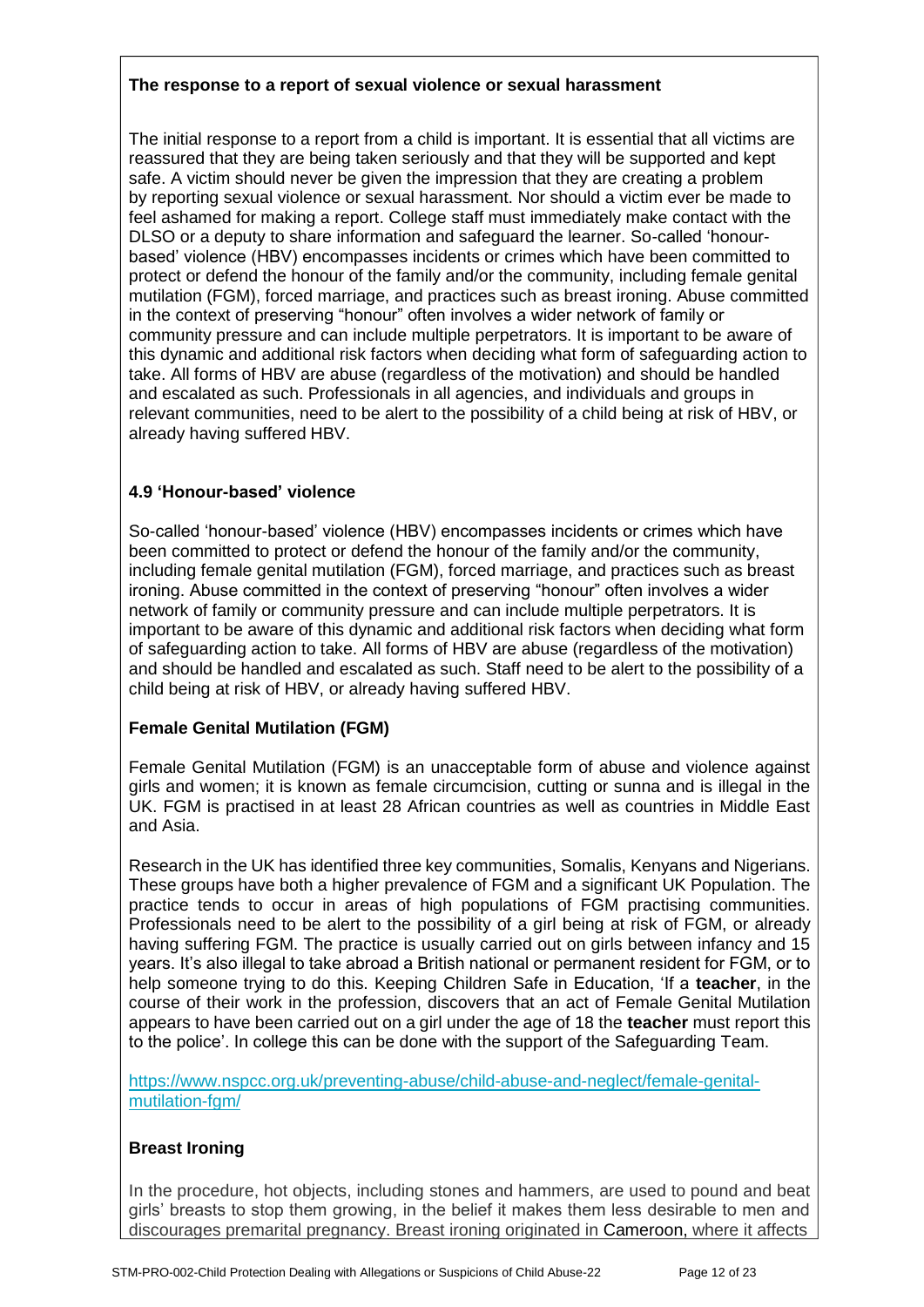as many as one in four girls. It also takes place in Nigeria, Benin and Chad. It is typically carried out by the girl's mother who will say she is trying to protect the girl from sexual harassment and rape, to prevent early pregnancy that would tarnish the family name, or to allow the girl to pursue education rather than be forced into early marriage.

As well as extreme pain, the practice can cause tissue damage and some medical experts have warned it could contribute towards breast cancer, cysts, abscesses and lead to problems with breastfeeding.

## **Forced Marriages**

**A forced marriage** is where one or both people do not (or in cases of people with learning disabilities, cannot) consent to the marriage and pressure or abuse is used. It is an appalling and indefensible practice and is illegal in Great Britain. It is recognised as a form of violence against women and men, domestic/child abuse and a serious abuse of human rights. A marriage must be entered into with the free and full consent of both parties; you should feel you have a choice.

An arranged marriage is not the same as a forced marriage. In an arranged marriage, the families take a leading role in choosing the marriage partner, but both parties are free to choose whether to enter into the marriage or not. The pressure put on people to marry against their will can be physical (including threats, actual physical violence and sexual violence) or emotional and psychological (for example, when someone is made to feel like they're bringing shame on their family). Financial abuse (taking wages or not giving any money) can also be a factor. In some cases, people may be taken abroad without knowing that they are to be married. When they arrive in that country, their passport(s)/travel documents may be taken to try to stop them from returning to the UK.

There should be an immediate referral to the Head of Student Services, [darren.heathcote@gateshead.ac.uk](mailto:darren.heathcote@gateshead.ac.uk) landline 0191 490 4611 or College mobile 07736364425 or deputy safeguarding leads so that appropriate and immediate action can be taken.

All those involved should bear in mind that mediation as a response to forced marriage can be extremely dangerous – concerns **should not be raised** with parents and/or others in the family/community. Refusal to go through with a forced marriage has, in the past, been linked to so-called 'honour crimes'.

Any professional believing that an individual is in danger of a forced marriage must take immediate action and should contact either the Forced Marriage Unit where experienced caseworkers will be able to offer support and guidance.

 Tel: **(+44) (0) 207 008 0151** Monday – Friday 9-5pm **(+44) (0) 207 008 1500** Global Response Centre (out of hours)

or contact Northumbria Police Tel: 03456 043 043

Additional guidance can also be found in 'Working Together to Safeguard Children – 2015 (Updated December 2020')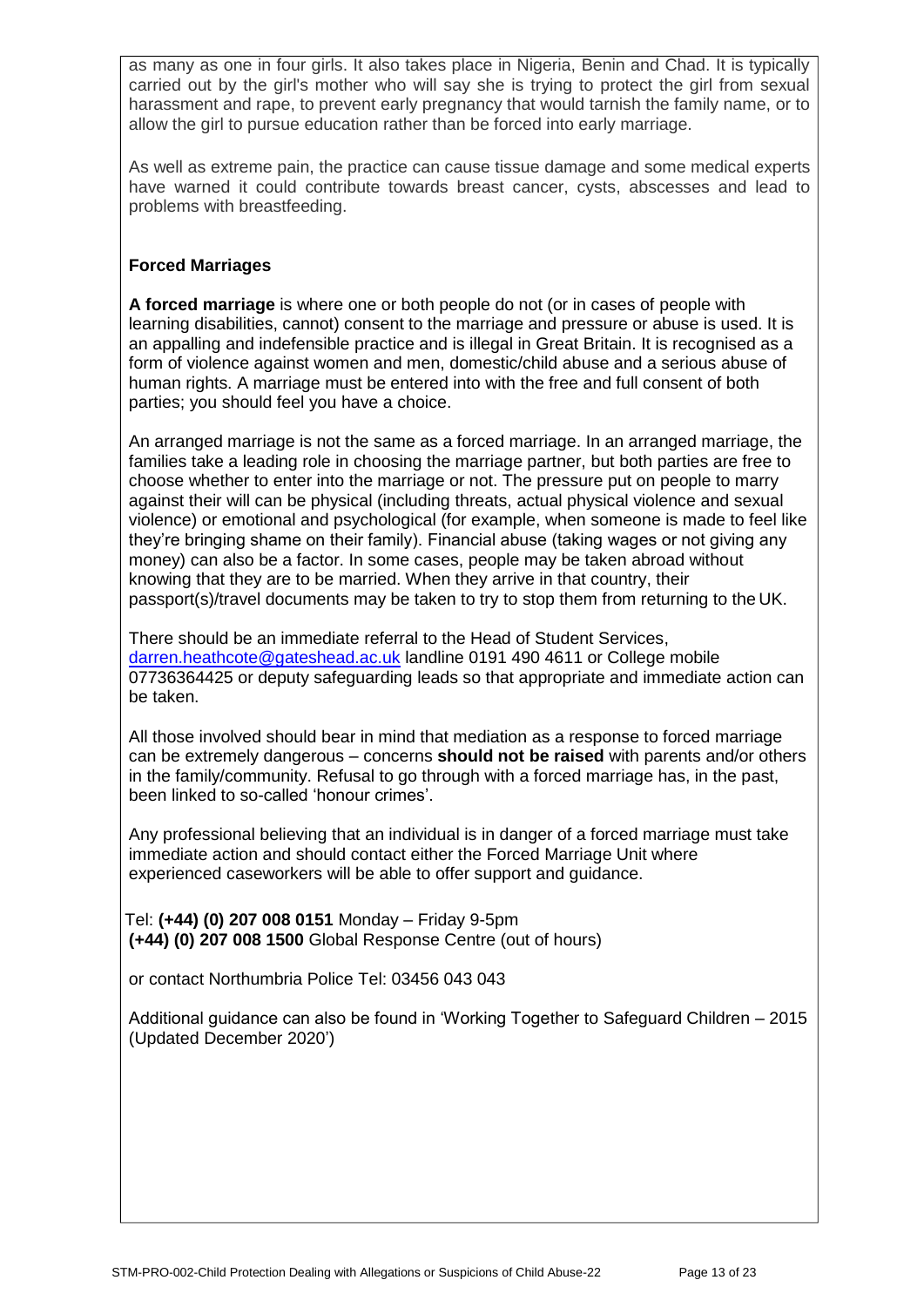## **4.10 Domestic Abuse**

The impact on the young person of witnessing, hearing or being subject to domestic abuse which is known to cause emotional distress. Gateshead College is a member of the Operation Encompass scheme. Operation Encompass is an initiative which looks at a how key partners could work better together to safeguard and support young people, following a domestic abuse incident, where police have been called out. This is achieved by ensure that appropriate college staff are made aware when a young person has been present at a domestic abuse incident so that college staff can provide early support to young people in a way that means they feel safe and included at college.

<https://www.nspcc.org.uk/preventing-abuse/child-abuse-and-neglect/domestic-abuse/>

## **4.11 Radicalisation /Extremism**

Radicalisation is the process by which a person comes to support terrorism and forms of extremism leading to terrorism. Prevent Duty Guidance: for further education institutions in England and Wales (July 2015) states: 'Section 26(1) of the Counter-Terrorism and Security Act 2015 (Updated May 2021) ("the Act") imposes a duty on "specified authorities", when exercising their functions, to have due regard to the need to prevent people from being drawn into terrorism. An

The Counter-Terrorism and Security Act 2015 (updated May 2021) places a duty on local authorities to ensure Channel panels are in place. The panel must include the local authority and chief officer of the local police. Panels will assess the extent to which identified individuals are vulnerable to being drawn into terrorism, following a referral from the police and where considered appropriate and necessary consent is obtained, arrange for support to be provided to those individuals. The Act requires partners of Channel panels to co- operate with the panel in the carrying out of its functions and with the police in undertaking the initial assessment as to whether a referral is appropriate. Schools and colleges, which are required to have regard to Keeping Children Safe in Education, are listed in the Act as partners of the panel.

Young people and vulnerable groups are particularly targeted by groups who may promote violent extremist activity. College staff should be aware of signs of radicalisation and have the confidence to report their concerns to the Safeguarding Team.

The College will also promote the ethos of the **'Prevent'** agenda by encouraging free and open debate but challenging extreme views.

The College will not host or allow its premises to be used by extreme groups and will seek to prevent the distribution of extreme literature.

The College will provide appropriate support through its own staff or by referral to external agencies, for any student in danger of radicalisation.

<https://www.gov.uk/government/publications/prevent-duty-guidance>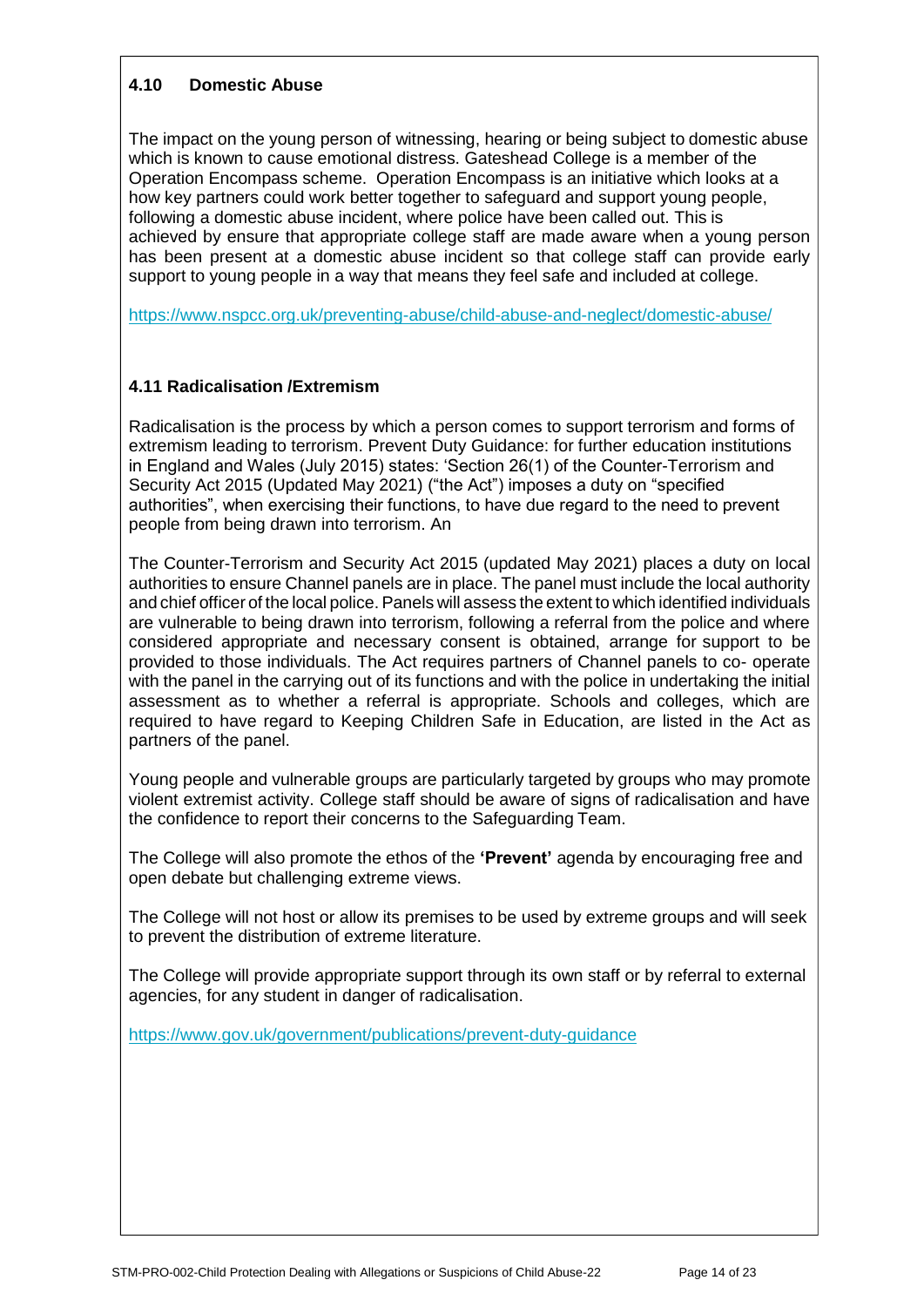## **4.12 Restraining students**

Using force to restrain or physically direct a learner should be regarded as a last resort. There are situations in which there is no safer alternative, but individual members of staff can minimise the chances of these arising by following the approved guidelines, Please see 'The Use of Force to Control or Restrain Students Policy Statement and Procedure' - STM -PRO-018.

#### **4.13 Intimate Care**

The College takes seriously its responsibility to safeguard and promote the welfare of the young people and adults at risk in its care. Meeting a student's intimate care needs is one aspect of safeguarding. Please see 'Intimate Care' guidelines – CLS-GDE-008-01.

## **4.14 Mate Crime**

Mate Crime (or disability hate crime) happens when someone 'makes friends' with a person and goes on to abuse or exploit that relationship. The founding intention of the relationship, from the point of view of the perpetrator, is likely to be criminal. The relationship is likely to be of some duration and, if unchecked, may lead to a pattern of repeat and worsening abuse. People with learning disabilities may be situationally vulnerable to mate crimes. They may be living very isolated lives, but – like everyone – need friends. This need is easily exploited. In addition, many people with learning disabilities haven't had the usual opportunities to become 'streetwise' when growing up. Incidents can therefore be more likely to take place when they are in the community, on public transport or using services without support. Mate crimes are likely to happen in private, often in the victim's own accommodation. They can also happen via social media, where victims are financially or sexually exploited after being befriended online.

<https://arcuk.org.uk/safetynet/>

#### **4.15 Homelessness**

Being homeless or being at risk of becoming homeless presents a real risk to a child's welfare. The designated safeguarding lead (and any deputies) are aware of contact details and referral routes in to the Local Housing Authority so they can raise/progress concerns at the earliest opportunity. Indicators that a family may be at risk of homelessness include household debt, rent arrears, domestic abuse and anti-social behaviour, as well as the family being asked to leave a property. Whilst referrals and or discussion with the Local Housing Authority should be progressed as appropriate, and in accordance with local procedures, this does not, and should not, replace a referral into children's social care where a child has been harmed or is at risk of harm.

In most cases college staff will be considering homelessness in the context of children who live with their families, and intervention will be on that basis. However, it should also be recognised in some cases 16 and 17 year olds could be living independently from their parents or guardians, for example through their exclusion from the family home, and will require a different level of intervention and support. Children's services are the lead agency for these young people and the designated safeguarding lead (or a deputy) will ensure appropriate referrals are made based on the child's circumstances.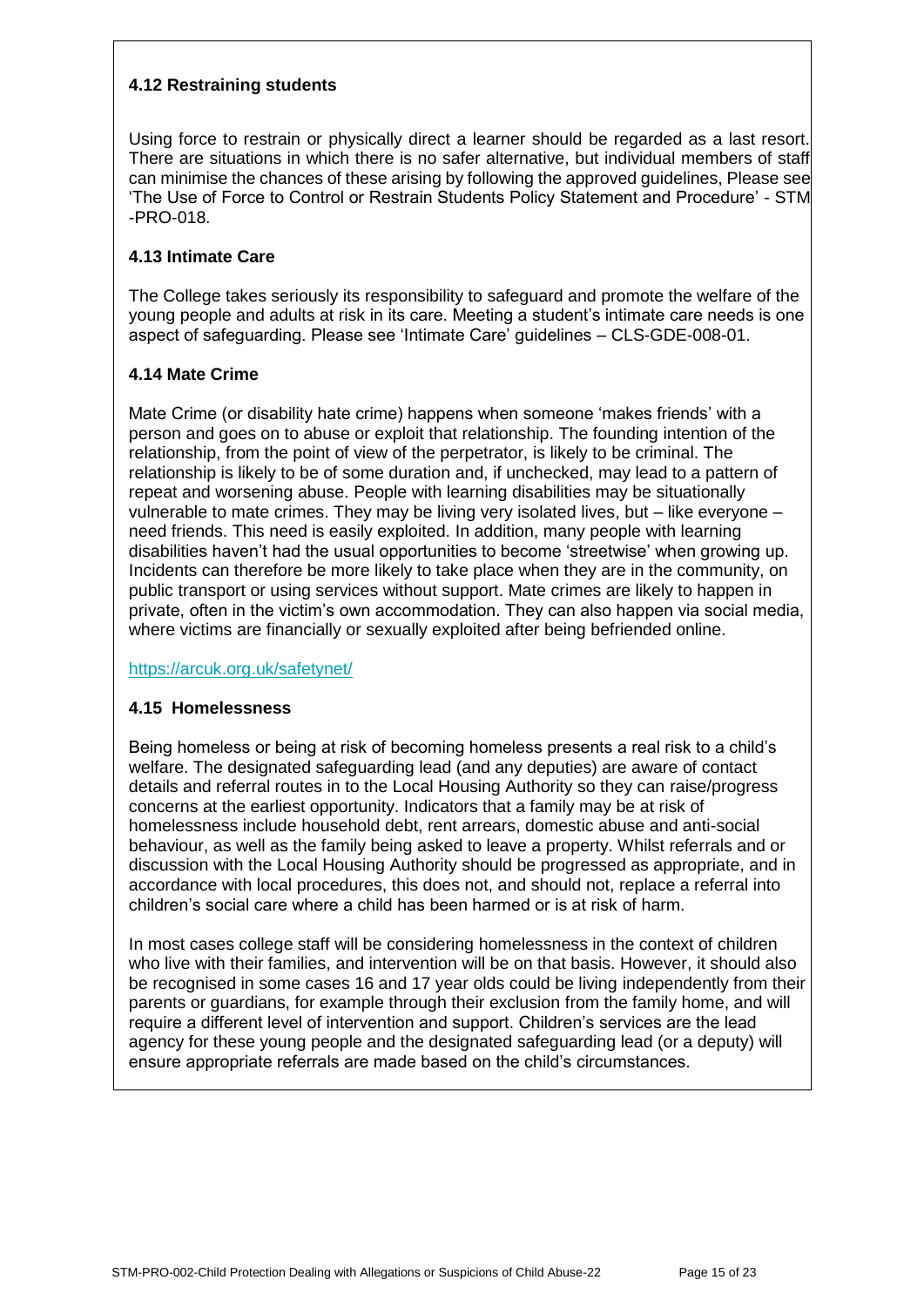#### **5. What to do if a student makes an allegation of abuse to you or if you suspect abuse**

**5.1** All allegations and suspicions must be taken seriously and this procedure must always be followed when an allegation is made or there is a suspicion of abuse.

**5.2** If a student makes an allegation or discloses information, which raises concern about significant harm, the initial response should be to listen carefully to what is being said. If events are being freely recalled, the response should be to listen, rather than stop the student. However, it is important that the student should not be asked to repeat the information to a colleague or asked to write the information down. If there is an injury, it is acceptable to enquire how it was sustained.

- Disclosures about abuse rarely occur accidentally. If a student discloses to you, you should take this as an indication that you have built up a good relationship with the student.
- Be yourself. Do not try to be something different.
- Remember to respect the student and not to judge them. No matter how shocking and unpleasant the information you are hearing, try your utmost not to convey negative emotions to the student.
- $Listen the initial response should be to clarify the concerns. The student$ should not be pressed for information, led or cross- examined. The use of leading questions can cause problems for the subsequent investigation and any court proceedings. (You could be called as a witness).
- **•** The information should be received with impartiality and with no implied judgements about the student or the student's carers or what he/she says has happened.
- Tell the student that you will try and help them, but be wary of making promises that you may subsequently be unable to keep. S/he should be told truthfully, and in accordance with her/his age and understanding of what will be done with the information and why, and what is known about what will happen next.
- **EXECT** Let the student know that s/he has shown courage in telling you.
- **•** Promises of confidentiality should not be given as the matter may develop in such a way that these cannot be honoured.
- Tell the student that you need to get some help and that you will do whatever you can to make things better for them.
- Do not tell them that you will make the abuse stop, (very often you are unable to do this).
- Believe the student and be as supportive as possible. The student should be reassured that s/he is not to blame for the abuse or neglect which s/he may have suffered.
- **•** In cases of suspicions, questioning about any suspicions you may have should not occur. The use of leading questions can cause problems for any subsequent investigation and any court proceedings.
- **EXT** Discuss the allegation or suspicion with the member of staff nominated with responsibility for Child Protection immediately. The designated manager is the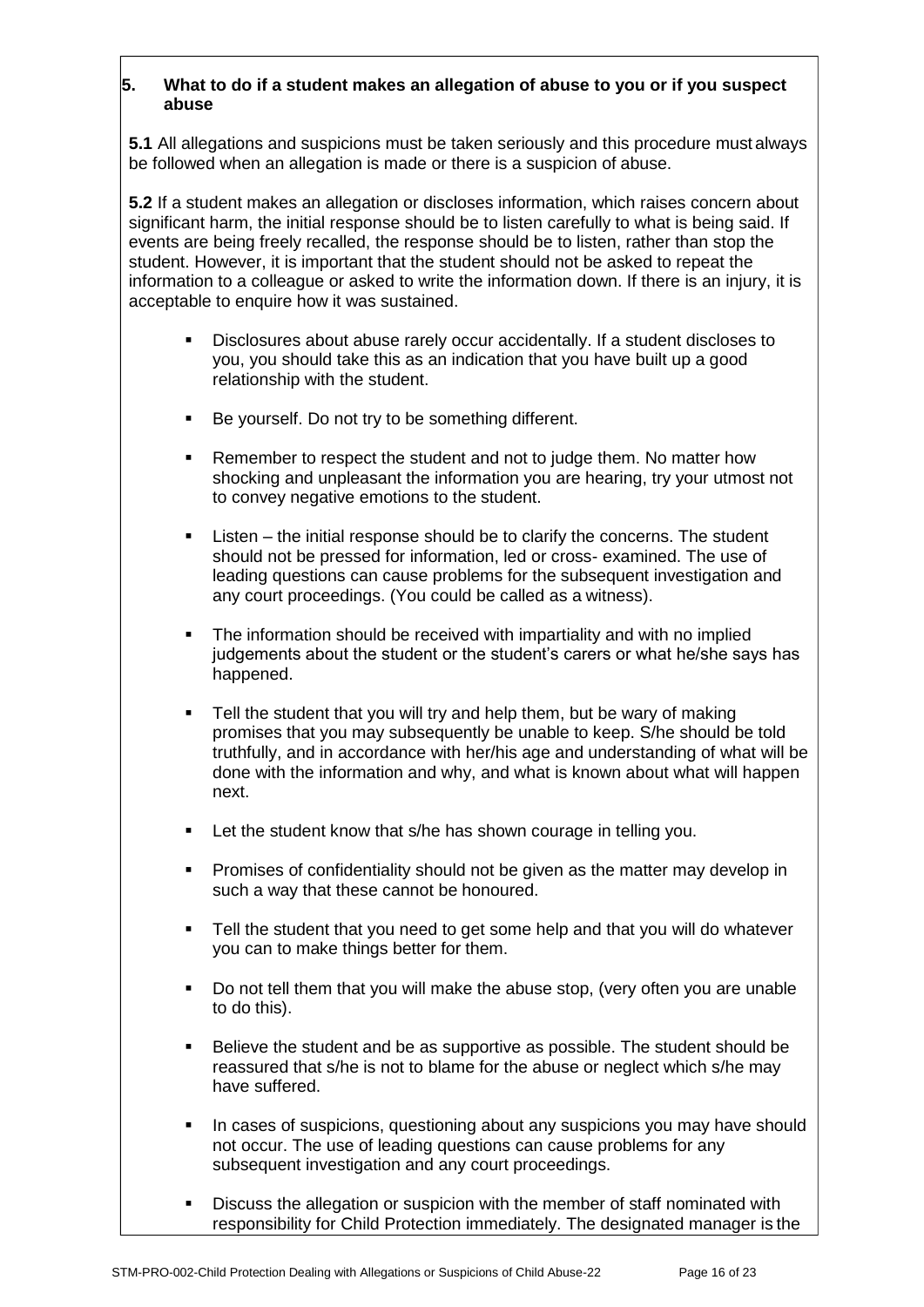Head of Student Services, Ext. 4611 mobile 07736364425. If he cannot be contacted, report the matter to the Deputy Principal Quality and Curriculum on Ext 2201/2202 or mobile 07785624846. Support can also be sought from the Student Health and Wellbeing Co-ordinator Ext: 2339 and if they are unavailable, please contact either a Reception point or the Leadership Team's Personal Assistant Services Ext. 2202/2201 who will contact an appropriate Assistant Principal to support.

- Staff will be required to complete an electronic referral form as soon as possible and within 24 hours of the incident. This will provide information supporting the Designated Lead Safeguarding Officer or deputy to determine if the referral will be addressed as safeguarding concern or if another service/team will be asked to address the matter.
- Staff can access the Incident/Concern/Suspicion form here [http://devlive/SafeguardingMVC/Home/CreateCase o](http://devlive/SafeguardingMVC/Home/CreateCase)r download from Document Management via Digital Dashboard. The following information is required:
	- student name;
	- student ID no.:
	- student D.O.B.;
	- aender:
	- details of the incident, concern or suspicion, including any alleged abuse;
	- highlight if the student is in immediate danger
	- place where the incident happened
	- date and time;
	- your name and the names of others present;
	- a description of any injuries observed;
	- the account which has been given of the allegation, (as verbatim as possible)
	- any local knowledge which may impact on the safeguarding arrangements of the student
	- any other relevant information

**5.3** All records will be kept in the college secure electronic safeguarding system, which is accessible to the safeguarding team. Records/notes must not be kept in student records held by course teams.

**5.4** Some children with learning difficulties and/or disabilities and/or impairment may need special consideration since possible abuse may be masked.

# **6. The Designated Lead Safeguarding Officer**

- **The DLSO (Designated Safeguarding Lead officer with responsibility for child** protection is the Head of Student Services, Ext. 4611 mobile 07736364425. If he cannot be contacted, report the matter to the Deputy Principal Quality and Curriculum on Ext 2201/2202 or mobile 07785624846. Support can also be sought from the Student Health and Wellbeing Co-ordinator Ext: 2339 and if they are unavailable, please contact either a Reception point or the Leadership Team's Personal Assistant Services Ext. 2202/2201 who will contact an appropriate Assistant Principal to support.
- **7. Responding to an Allegation or Suspicion of abuse** (see later section for responding to allegations against staff and volunteers)

**7.1** Any allegation or incident of abuse or suspicion must be reported to the Head of Student Services immediately.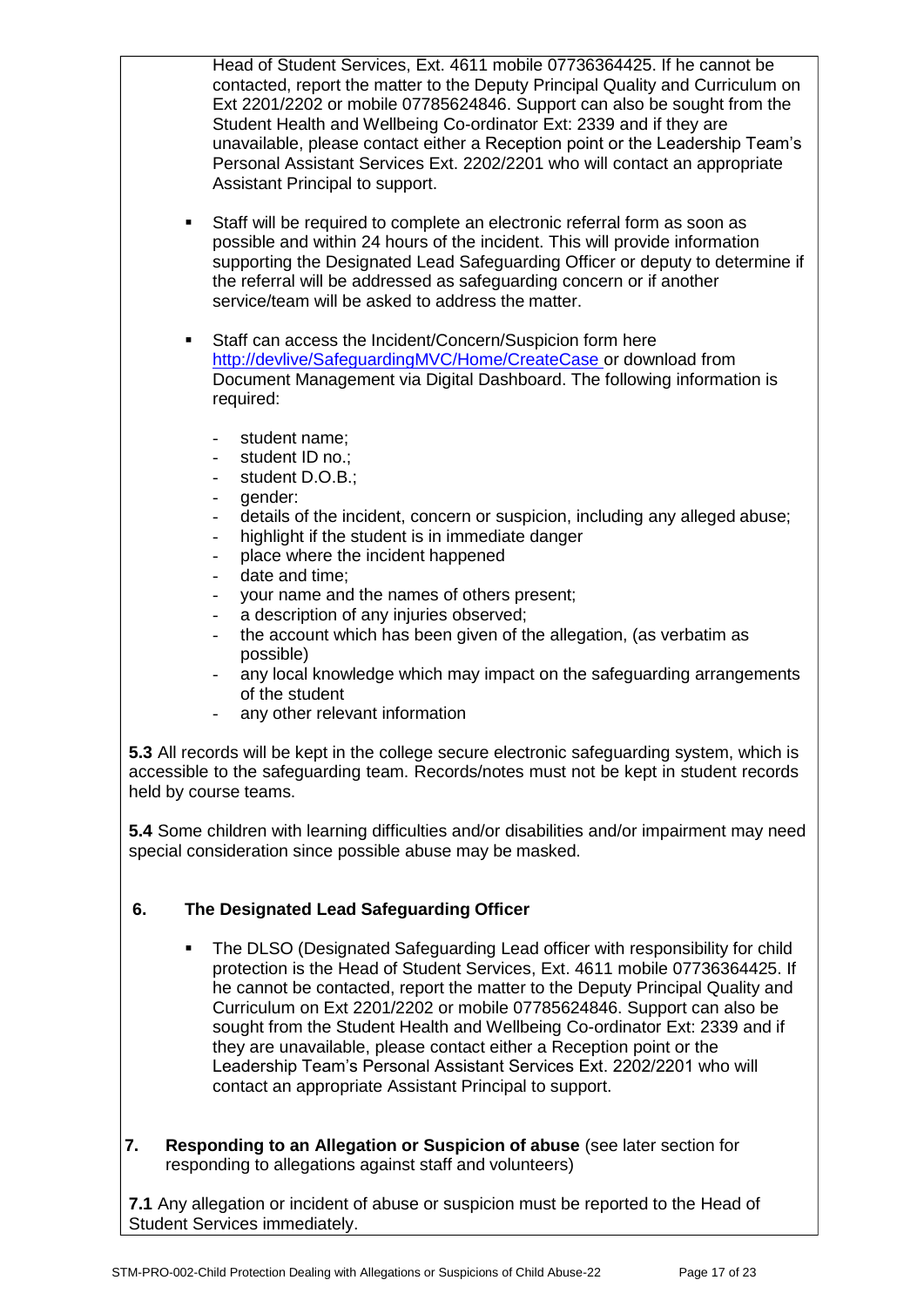**7.2** If the nominated member of staff cannot be contacted, alternative contact staff as named above, will in accordance with this procedure respond to the matter and as appropriate, refer the case to Children's Social Care Team. The Head of Student Services will be notified as soon as possible about the action taken.

**7.3** Staff who are working outside of the Gateshead area should contact their Head of Department about any concern who will contact the Head of Student Services.

**7.4** If suspicions or allegations are about relatives, friends, colleagues, professionals or otherwise, the concerns must not be discussed with them.

**7.5 Duty to refer:** A referral must be made to Children's Social Care, if it is believed or suspected that:

- a child is suffering or is likely to suffer significant harm; or
- a child would be likely to benefit from family support services with the agreement of the person who has parental responsibility.

When there are concerns about significant harm, the referral must be made immediately. In urgent situations, out of office hours, the referral should be to the Emergency Duty team (see Appendix 1 for local contact details).

A referral should be made even if it is known that Children's Social Care is already involved.

If the concern relates to harm caused by another child, both children must be referred i.e. the suspected perpetrator and victim.

Concerns must be shared with the relevant external authority, when in doubt.

**7.6 Urgent medical treatment:** if treatment is required, medical attention must be sought immediately and the duty Consultant Paediatrician informed of the nature of the concerns and a referral must be made to the Children's Social Care Team in accordance with Gateshead LSCB procedure – Paediatric Assessments <https://www.gateshead.gov.uk/article/1820/Children-s-social-care>

**7.7 Ensuring immediate safety:** Action taken should ensure that no child is left in immediate danger; the safety of children is paramount in all decisions relating to their welfare.

Consideration should also be given whether action is required to safeguard and protect the welfare of any other children.

**7.8 Confidentiality:** the overriding consideration must be the protection of a child. See section below on information sharing and confidentiality.

**7.9 Listening to the student/child:** If the student can understand the significance and consequences of making a referral and s/he should be asked for his/her views. Whilst these views should be considered, the Head of Student Services (or in their absence the staff member dealing with the matter), has responsibility to take whatever action is required to ensure the safety of the student and/or any other children.

**7.10 Parental Consultation:** In general, concerns should be discussed with the family and where possible the family's agreement sought to making a referral, unless this may, either by delay or the behavioural response it prompts, or for any other reason, place the child at increased risk of significant harm.

A decision not to seek parental permission before making a referral must be recorded with the reasons for not doing so explained.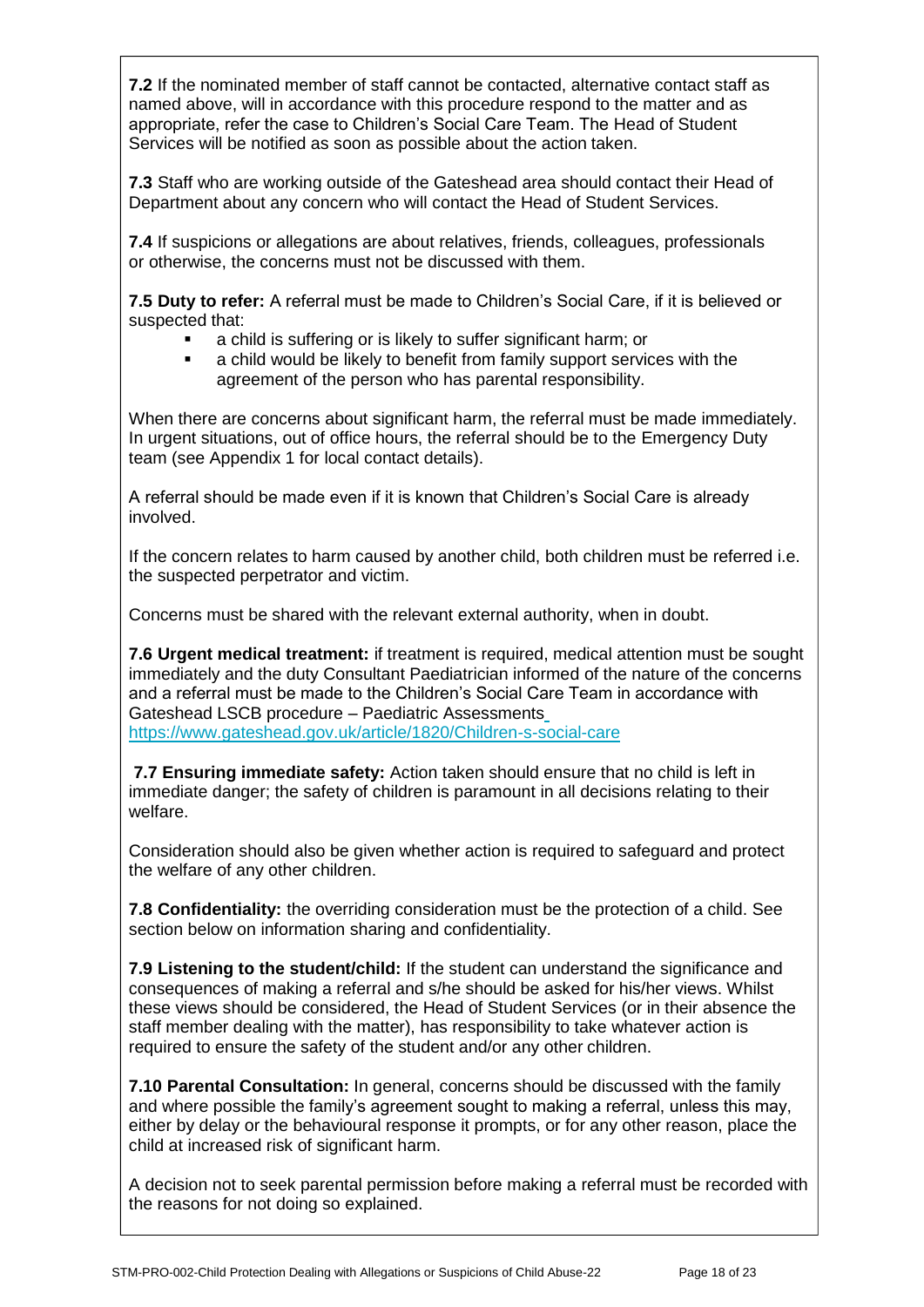Where the parent refuses to give permission for the referral and, if appropriate following discussion with the Head of Student Services unless to do so would cause undue delay, it is still considered that there is a need for a referral:

- the reason for proceeding must be recorded;
- the Children's Social Care Team should be told permission has beenwithheld;
- the parent should be contacted to inform them that after considering their wishes a referral has been made.

The staff member making the referral should discuss with the Children's Social Care Team what action will be taken to inform the parents of the child if their permission has not been sought prior to referral and a note of that conversation should be made.

**8. Making a referral:** The Head of Student Services or a suitably trained staff member will make contact with the Referral and Assessment Team (or Emergency duty team out of hours) where the child is living (see Appendix 1 for local contacts).

**8.1** The referrer will follow the instructions provided by the Local Authority in relation to how the Local Authority wishes the referral to be made.

**8.2** If the referrer has not received an acknowledgement within three working days of the initial referral or within the timeframe specified for the Local Authority contacted, a follow up call should be made to ascertain progress with the matter. Should the Head of Student Services not agree with the outcome of the referral, the concern will be discussed with a manager in the Children's and Social Care team.

**8.3** If it is not possible to contact the relevant agency out of office hours, the referral must be made to the Police.

**8.4** The Head of Student Services will notify the Principal or the Deputy Principal Curriculum and Quality of the referral, if appropriate depending upon the nature of the concern.

#### **9. Allegations or suspicions about Members of Staff or Volunteers**

**9.1** Staff and volunteers have a duty of care towards students. This means they have a responsibility to take action whenever there is a concern of possible mistreatment or abuse to a child

**9.2** A failure to report concerns may be seen as agreeing with the abuse, or as being negligent which in some cases may lead to disciplinary or other action.

**9.3** Any allegation or suspicion or actual abuse of a child by a member of staff or volunteer must be reported to the Head of Student Services immediately, Ext. 4611 mobile 07736364425. If it has not been possible to contact the Head of Student Services, the matter must be reported to the Head of People and Organisation Development immediately.

**9.4** On being notified of any such a matter the Head of Student Services shall:

- notify the Head of People and Organisation Development and the Deputy Principal Curriculum and Quality;
- take such steps as s/he considers necessary to ensure the safety of the child in question and any other child/young person who might be at risk;
- follow the College procedure for dealing with allegations of abuse against teachers, volunteers and other staff;
- where appropriate, share information with the LADO (Local Authority Designated Officer)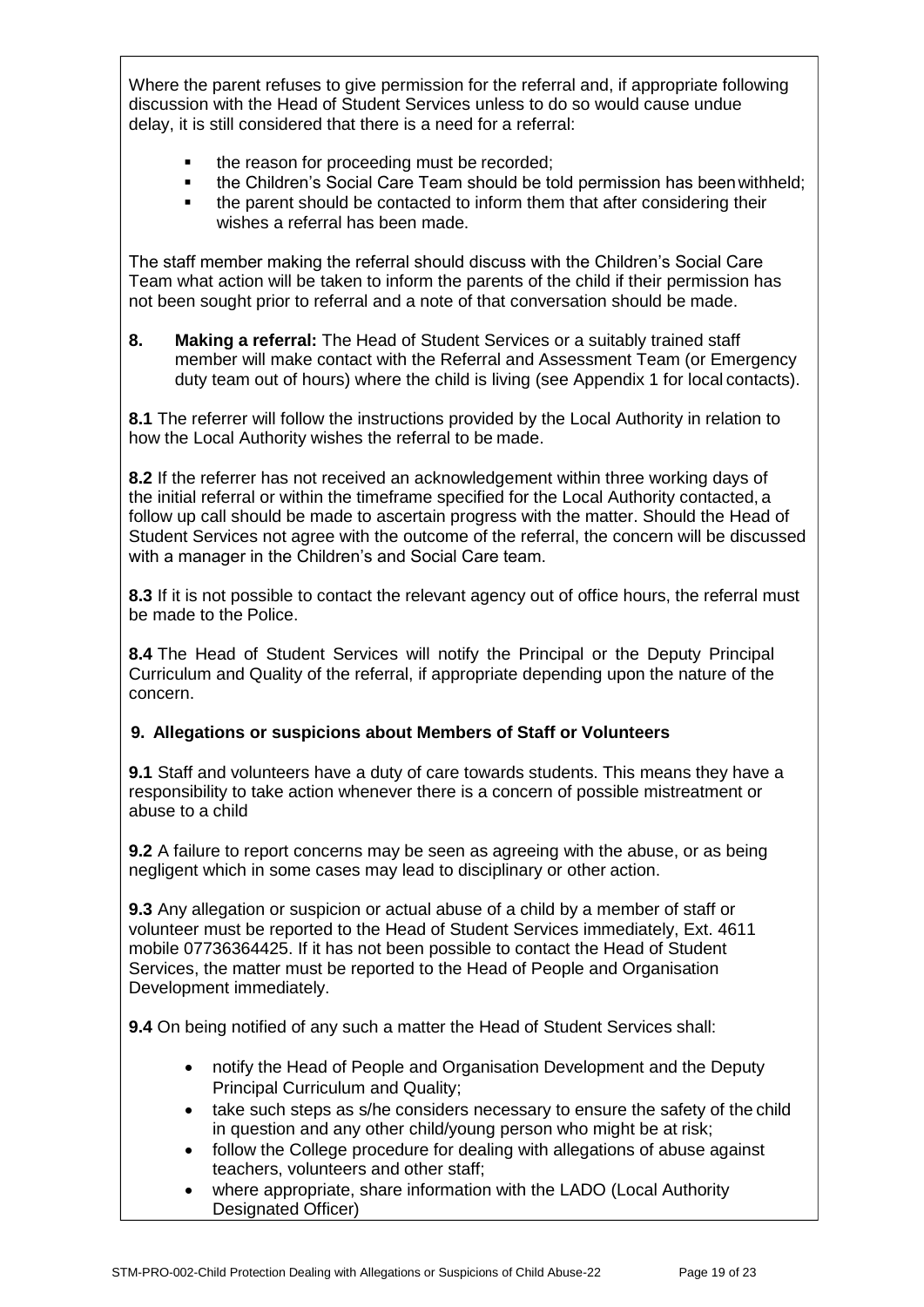**9.5** If the designated member of staff is the subject of the allegation or complaint the matter must be reported to the Head of People and Organisation Development.

**9.6** The Principal will be informed of allegations against members of staff, and there will be as little opportunity as possible for the alleged abuser to be made aware of the concerns.

**9.7** If a complaint has been made against the Principal, the person dealing with this complaint should be of sufficient seniority to deal with it. In the event of allegations of abuse being made against the Principal or a member of the governing body, a member of the governing body, usually the Chair will liaise directly with the Local Authority and/or partner agencies.

**9.8** Where staff have concerns that their child safeguarding concerns are not being addressed correctly within the organisation or by other agencies these concerns can be raised with the Head of Student Services who operates as Designated Lead Safeguarding Officer. If there are circumstances where the member of staff believes that the DLSO is not addressing these concerns correctly the Head of People and Organisational Development will respond to these concerns.

## **10. Sharing information and confidentiality**

The guidance below is based on the Information Sharing guidance by Safeguarding in Gateshead LSCB. Further detail is available at [https://www.gatesheadsafeguarding.org.uk/article/9185/LSCB-Policies-procedures-and](https://www.gatesheadsafeguarding.org.uk/article/9185/LSCB-Policies-procedures-and-guidance#info%20sharing)[guidance#info%20sharing](https://www.gatesheadsafeguarding.org.uk/article/9185/LSCB-Policies-procedures-and-guidance#info%20sharing)

#### **10.1 Information sharing, key points:**

The general principle is that information will only be shared with the consent of the subject of the information.

Sharing confidential information without consent will normally be justified in the public interest in the circumstances shown in [section 10.2, Confidentiality and Consent](http://www.proceduresonline.com/nesubregion/Gateshead_SCB/p_info_sharing.html#gov_guidance)**.**

#### **The Seven Golden Rules for Information Sharing**

- i. Remember that the Data Protection Act 1998 and human rights laws are not barriers to justified information sharing but provide a framework to ensure that personal information about living individuals is shared appropriately;
- ii. Be open and honest with the individual (and/or their family where appropriate) from the outset about why, what, how and with whom information will, or could be shared, and seek their agreement, unless it is unsafe or inappropriate to do so;
- iii. Seek advice from other practitioners if you are in any doubt about sharing the information concerned, without disclosing the identity of the individual where possible;
- iv. Share with informed consent where appropriate and, where possible, respect the wishes of those who do not consent to share confidential information. You may still share information without consent if, in your judgement, there is good reason to do so, such as where safety may be at risk. You will need to base your judgment on the facts of the case. When you are sharing or requesting personal information from someone, be certain of the basis upon which you are doing so. Where you have consent, be mindful that an individual might not expect information to be shared;
- v. Consider safety and well-being: Base your information sharing decisions on considerations of the safety and wellbeing of the individual and others who may be affected by their actions;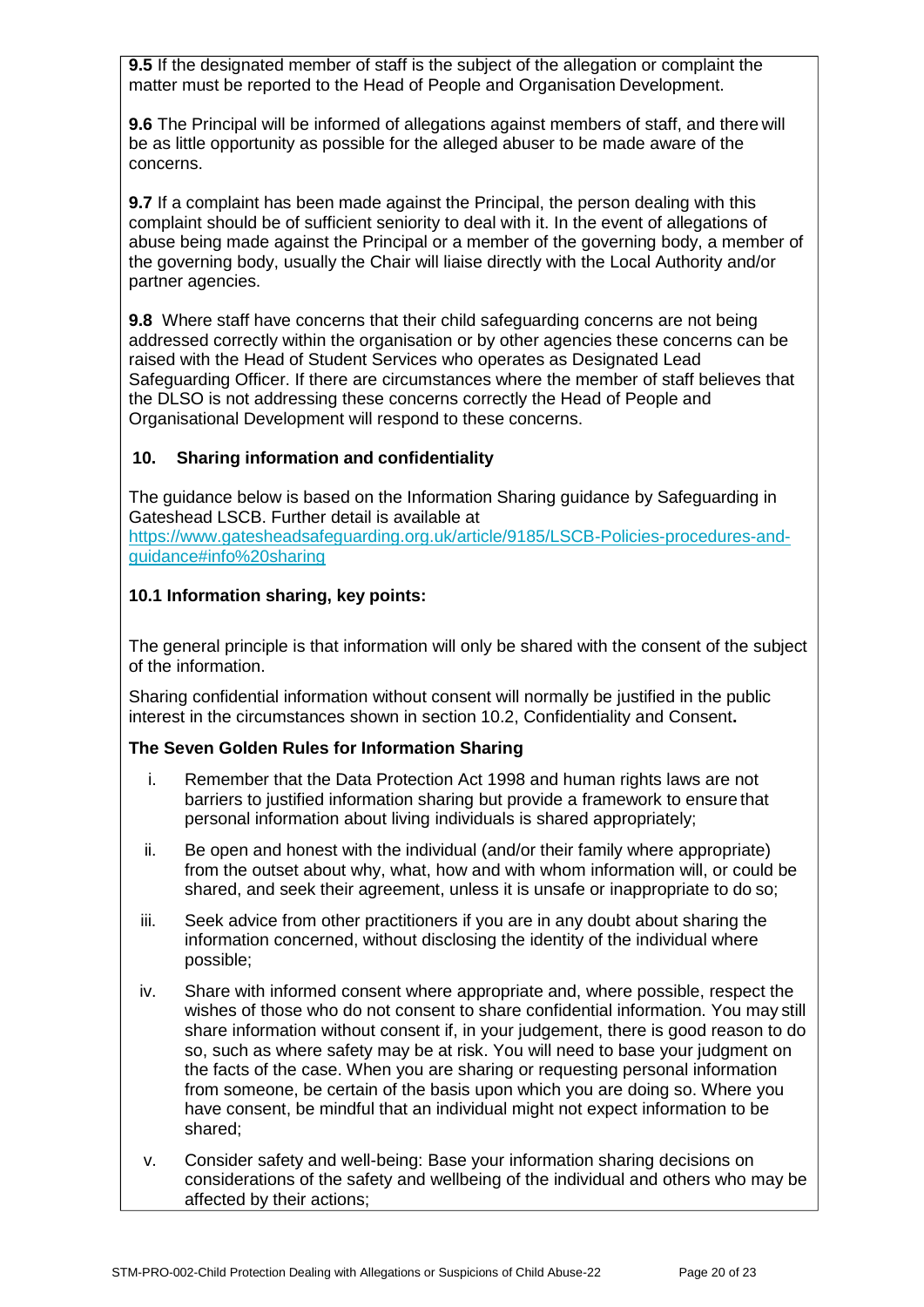- vi. Necessary, proportionate, relevant, accurate, timely and secure: Ensure that the information you share is necessary for the purpose for which you are sharing it, is shared only with those people who need to have it, is accurate and up-to-date, is shared in a timely fashion, and is shared securely (Practitioners must always follow their organisation's policy on security for handling personal information);
- vii. Keep a record of your decision and the reasons for it whether it is to share information or not. If you decide to share, then record what you have shared, with whom and for what purpose.

## **10.2 Confidentiality and Consent:**

Wherever possible, you should seek consent or be open and honest with the individual (and/or their family, where appropriate) from the outset as to why, what, how and with whom, their information will be shared. You should seek consent where an individual may not expect their information to be passed on and they have a genuine choice about this. Consent in relation to personal information does not need to be explicit - it can be implied where to do so would be reasonable, i.e. a referral to a provider or another service. More stringent rules apply to sensitive personal information, when, if consent is necessary then it should be explicit. But even without consent, or explicit consent, it is still possible to share personal information if it is necessary in order to carry out your role, or to protect the vital interests of the individual where, for example, consent cannot be given. Also, if it is unsafe or inappropriate to do so, i.e. where there are concerns that a child is suffering, or is likely to suffer significant harm, you would not need to seek consent. A record of what has been shared should be kept.

It is also possible that an overriding public interest would justify disclosure of the information (or that sharing is required by a court order, other legal obligation or statutory exemption). To overcome the common law duty of confidence, the public interest threshold is not necessarily difficult to meet - particularly in emergency situations. Confidential health information carries a higher threshold, but it should still be possible to proceed where the circumstances are serious enough. As is the case for all personal information processing, initial thought needs to be given as to whether the objective can be achieved by limiting the amount of information shared - does all of the personal information need to be shared to achieve the objective?

## **11. Case Records**

**11.1** The college shall retain a case record of:

- records produced by the person with first-hand knowledge of the concern or incident. Where it is not possible for this to be produced by the person with the first-hand knowledge, it must be clear from the record who provided the information being recorded;
- an electronic record will be stored on the safeguarding system;
- Information provided to Children's Social Care Team or other relevant external agency inc. the Local Authority Designated Officer; and actions taken, showing who has taken the action and the reason(s) for which it has been made.

The electronic Incident/Concern/Suspicion form, otherwise known as the Safeguarding referral form:<http://devlive/SafeguardingMVC/Home/CreateCase> can be used for recording information.

**11.2** All case records must be organised to safeguard the contents and protect the confidentiality of the individuals concerned. Records will be stored electronically. Any handwritten records must be legible and will be scanned to create an electronic record.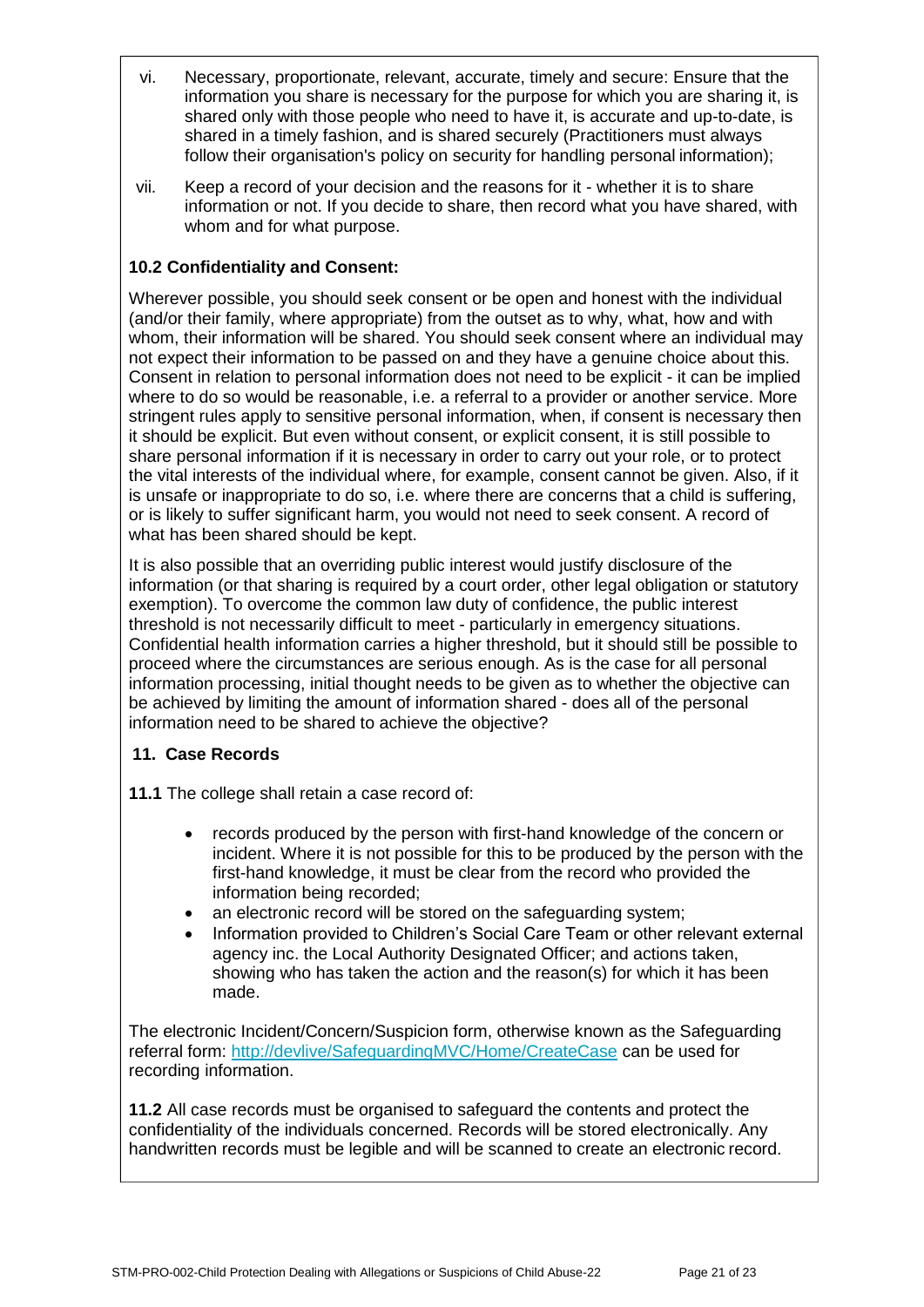**11.3** Records should be made contemporaneously or as soon as possible after the event and updated accordingly. Updates should be signed with date and time of update recorded.

**11.4** Information contained in records should be relevant, accurate, sufficient to meet legislative requirements and every effort taken to ensure factual accuracy. Clear distinction should be made between facts, opinions, assessments, judgements and decisions. They must also distinguish between first-hand information and information provided from third parties.

**11.5** The Head of Student Services has overall responsibility for ensuring records are maintained properly.

**11.6** All records should be kept securely, including electronic records and transfer of information to others and external agencies. Paper records should be stored in lockable storage, in an office that only staff have access to and scanned to create an electronic copy as soon as possible. Records should not be left unattended.

**11.7** Records documenting the provision of welfare/advice services will be kept for a period of the current year + 6 years. In all cases consideration must be given to information held, the reason for its retention and the risk and need associated with both its disposal and retention. Further details of retention schedules for Further Education are available from JISC InfoNet Good Practice & Innovation [http://bcs.jiscinfonet.ac.uk/fe/subclass\\_details.asp?fldSubClassID=395](http://bcs.jiscinfonet.ac.uk/fe/subclass_details.asp?fldSubClassID=395)

## **12. Support for Staff.**

Counselling support is available to members of staff to whom allegations of abuse have been made. Please contact Human Resources for such support or speak with your Line Manager.

#### **13. Related publicised guidance:**

- Inter-Agency Child Protection Procedures published by Gateshead Safeguarding Children Partnership are available at [https://www.gatesheadsafeguarding.org.uk/article/9185/LSCB-Policies](https://www.gatesheadsafeguarding.org.uk/article/9185/LSCB-Policies-procedures-and-guidance#info%20sharing)[procedures-and-guidance#info%20sharing](https://www.gatesheadsafeguarding.org.uk/article/9185/LSCB-Policies-procedures-and-guidance#info%20sharing)
- To ensure that accurate and up to date information is always used the procedures should be viewed electronically rather than a hard copy printed off for future use
- Working together to Safeguard Children updated December 2020
- Dealing with Allegations of Abuse Against Teachers and Other Staff March 2012
- What is a forced Marriage January 2013
- Preventing and tackling bullying advice for head teachers, staff and governing bodies – July 2017
- Keeping Children Safe in Education updated September 2021

#### **04. Related Documents**

[STM-POL-001 Safeguarding Children and Child Protection](http://devlive/dms/STM/01.Policies/STM-POL-001-Safeguarding%20Children%20Child%20Protection%20Policy-06.pdf) Policy

[STM-PRO-009 Student Harassment/Bullying](http://devlive/dms/STM/02.Procedures/STM-PRO-009-Student%20Harassment%20Procedure-05.pdf) Procedure

STM GDE 012 Bullying(students) Staff Guidance Notes

[HR-PRO -017 Dealing with Allegations of Abuse Against Staff P](http://devlive/dms/STM/04.Forms/STM-FRM-007-Photo%20Consent-Children%20Young%20people%20Vulnerable%20Adults-02%20.pdf)rocedure

HRE GDE 015 Using Volunteers Guidance Notes